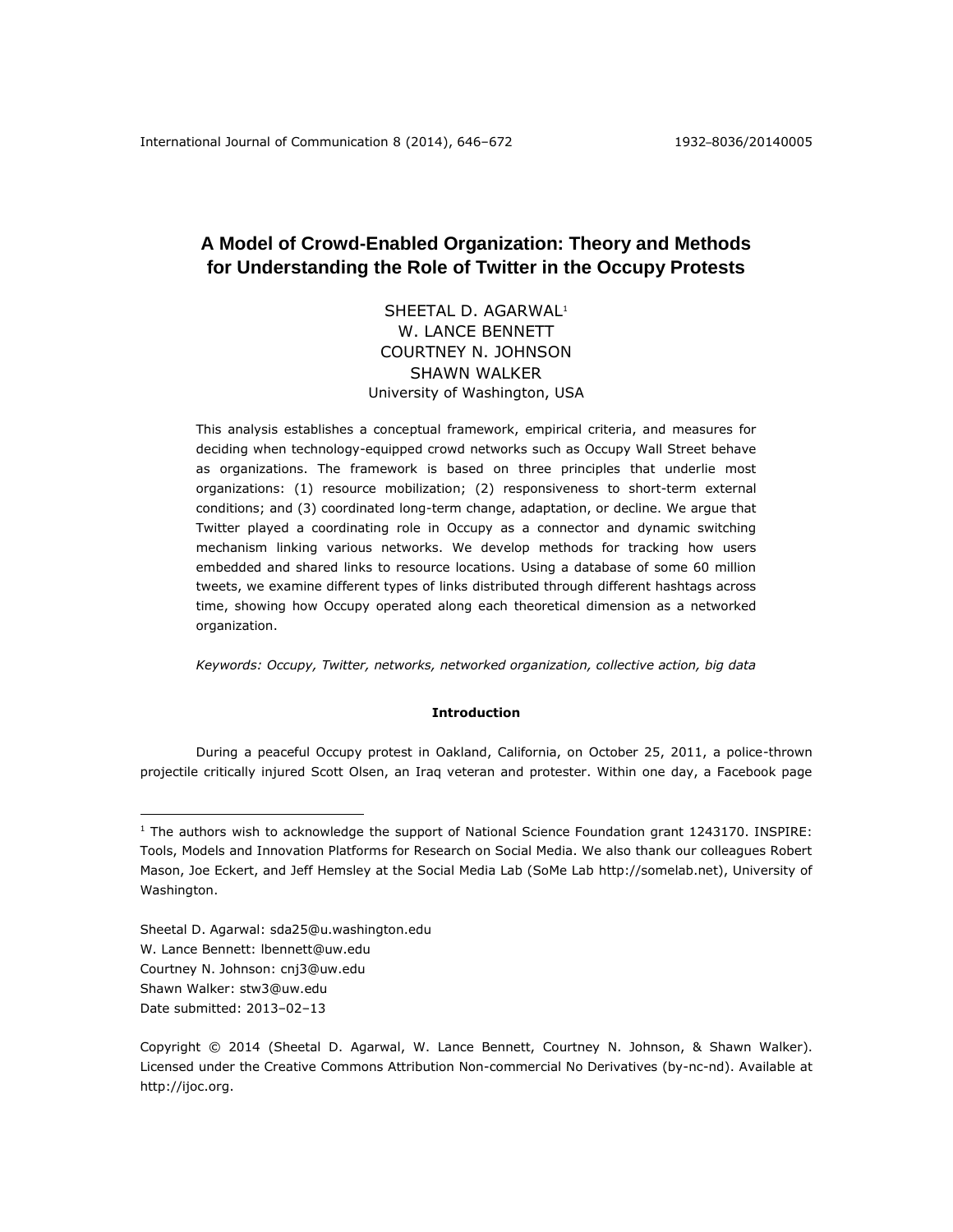was created to draw attention to Olsen's situation and address police brutality.<sup>2</sup> On the same day, the main Occupy Wall Street website, occupywallst.org, posted an update on what had occurred, a YouTube video of the event, and a call for action.<sup>3</sup> The #occupyoakland hashtag spiked in popularity as news spread on Twitter via shared links from news websites, Occupy websites, blog posts, Facebook pages, and YouTube. In the days following, Occupy camps across the country used websites, social networking sites, and on-the-ground meetings to coordinate marches in solidarity with Oakland.<sup>4</sup>

Many such events pulsed through the complex and connected crowds that defined the movement protesting the most serious financial crisis since the Great Depression of the 1930s. Encampments and public demonstrations spread rapidly across the United States and beyond, reaching 952 cities in 82 countries in a matter of months in 2011 and 2012.<sup>5</sup> These complex networked collectivities represent an increasingly common form of organization that challenges previous theory and methods. Our analysis seeks to establish empirical criteria by which such networks of networks perform various kinds of work and can reasonably be called "organizations." We develop a framework to understand such multilayered networks based on three principles (of several) that define most organizations, whether bureaucratic or "postbureaucratic": (1) resource mobilization; (2) responsiveness to short-term external conditions; and (3) coordinated long-term change, adaptation, or decline.<sup>6</sup> The rationale for highlighting these three particular organizational properties is explained below. The advantage of identifying and measuring core organizational properties common to most bureaucratic organizations and some complex networks is to better document and compare different forms of collective action, and in particular to understand the workings of emergent large-scale mobilizations such as Occupy, the *indignados* in Spain, and the Tahrir Square protests in Egypt. Such actions have become increasingly common, and they are characterized by few conventional bureaucratic organizations at their core (Castells, 2012).

## **Occupy as a Postbureaucratic Social Movement**

Occupy encampments and solidarity networks typically emerged from dispersed grassroots initiatives following the model of the New York City protests in September 2011. Membership was generally open to those individuals frustrated by economic and social conditions who were willing to engage in inclusive and egalitarian modes of participation.<sup>7</sup> Occupy adopted the ethos of inclusiveness and diversity established in the global social justice movement of the previous decade. Many issues and styles of personal political expression were welcomed, as long as they did not conflict with the core principles of

 $\overline{a}$ 

<sup>&</sup>lt;sup>2</sup> See [https://www.facebook.com/weareallscottolsen.](https://www.facebook.com/weareallscottolsen)

<sup>3</sup> "We are all Scott Olsen: Occupy Oakland #OWS" (October 26, 2011), [http://occupywallst.org/article/scott\\_olsen](http://occupywallst.org/article/scott_olsen)

<sup>4</sup> See [http://dailyfreepress.com/2011/10/26/protesters-march-to-support-occupy-oakland.](http://dailyfreepress.com/2011/10/26/protesters-march-to-support-occupy-oakland)

<sup>&</sup>lt;sup>5</sup> Guardian Datablog [\(http://www.theguardian.com/news/datablog/2011/oct/17/occupy-protests-world](http://www.theguardian.com/news/datablog/2011/oct/17/occupy-protests-world-list-map)[list-map\)](http://www.theguardian.com/news/datablog/2011/oct/17/occupy-protests-world-list-map).

<sup>&</sup>lt;sup>6</sup> For discussions of postbureaucratic organization, see Bimber (2003), Heckscher (1994), and Hodgson (2004).

 $<sup>7</sup>$  Despite the ethos of inclusiveness, several surveys have shown the core participants to be generally</sup> young, White, above average in income, and left-leaning (Milkman, Luce, & Lewis, 2012).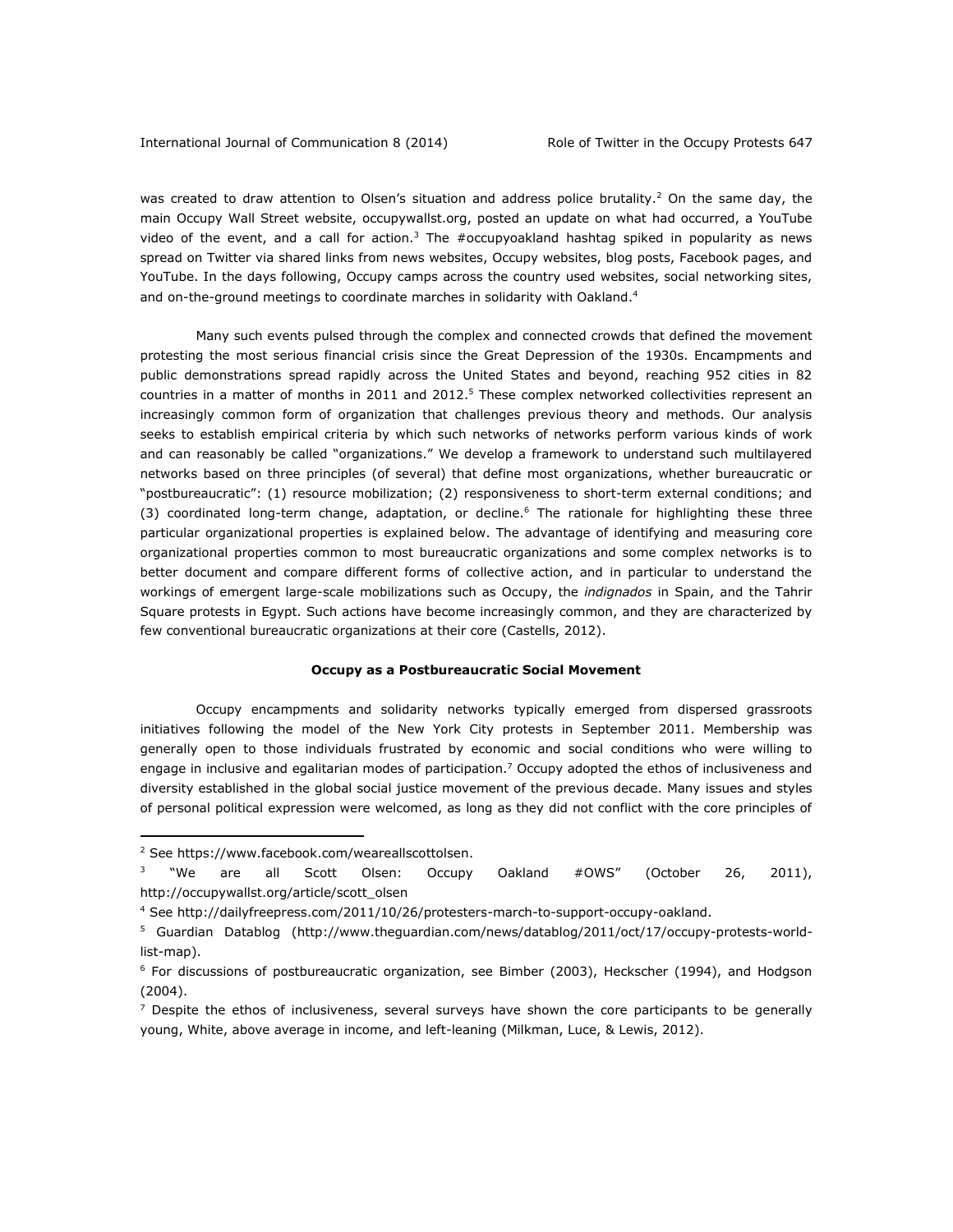leaderless democratic consensus adopted as the operating code across the local General Assemblies, which constituted the physical political hubs of the movement. Beyond the local assemblies, camps, and protest events, many more dense communication networks utilized technologies ranging from SMS and email to blogs, websites, Facebook, YouTube, Livestream, and Twitter. We propose to track how such networked organization grew, intersected, and morphed in response to events that ranged from marches to violent police actions and camp evictions. Throughout these developments, one media platform among others—Twitter—emerged as key in flexibly stitching together a dynamic and responsive network of networks. The capacity of Twitter to stitch together different human- and technology-based networks has helped other dispersed populations (such as global disaster relief networks) perform various kinds of "crowd work" (Starbird, Muzny, & Palen, 2012), and we argue the same phenomenon occurred within Occupy.

Crowd-enabled networks are one result of a distinctive "logic of connective action" in which large scale individual engagement is both highly personalized and technology enabled, creating diverse paths for individuals to participate in and activate their own social networks (see Bennett & Segerberg, 2011, 2012, 2013). The logic of connective action is different from conventional assumptions found in theories of collective action that stress the costs of individual participation and the importance of sustaining engagement through common group identification (Bennett & Segerberg, 2013; Olson, 1965). A common organizational problem in conventional movements is how to get people to take risks, share costs, adopt common identities, and join actions rather than wait on the sidelines (McCarthy & Zald, 1973). These movement issues evoke the logic of collective action, which centers on overcoming the "free-rider problem," which is defined as nonparticipants riding for free on the efforts of participants who bear the costs of action (Olson, 1965). The typical solution to this problem involves hierarchical organization and leadership to mobilize resources such as knowledge, education, training, and various participant benefits aimed at inducing people to join and act together. In this scenario, mobilizing becomes difficult without the support of conventional organizations that can help in coordinating individuals and resources toward a common goal (McCarthy & Zald, 1973, 1977). In addition to providing resources, these organizations develop collective action frames for participants to share common group-based identities. These mechanisms for group solidarity are typically found in familiar issue- and identity-based social movements such as civil rights, peace, feminism, anti-nuclear power, or nongovernmental organization–based environmentalism. We argue that, as some forms of mobilization transition from collective to connective action, they assume hybrid organizational properties that are not easily categorized or explained using conventional models of organizations (Bimber, Flanagin, & Stohl, 2012; Chadwick, 2013). Following these trends, more recent social movement theories have also departed from the early roots in collective action theory, but much of the field remains focused on organizations, coalition formation and brokerage, and collective action framing (Bennett & Segerberg, 2013).

Occupy and other digitally networked organizations have typically been labeled social movements, but they do not fit easily into traditional organization-centered, coalition-based social movement frameworks. The rise of these connective action networks begs for a theoretical bridge between connective and collective action, both to focus empirical work and distinguish among the different organizational principles that may be in play. Many classical issue and identity movements are heavily managed in terms of who is in or out, how the network relations among formal organizations are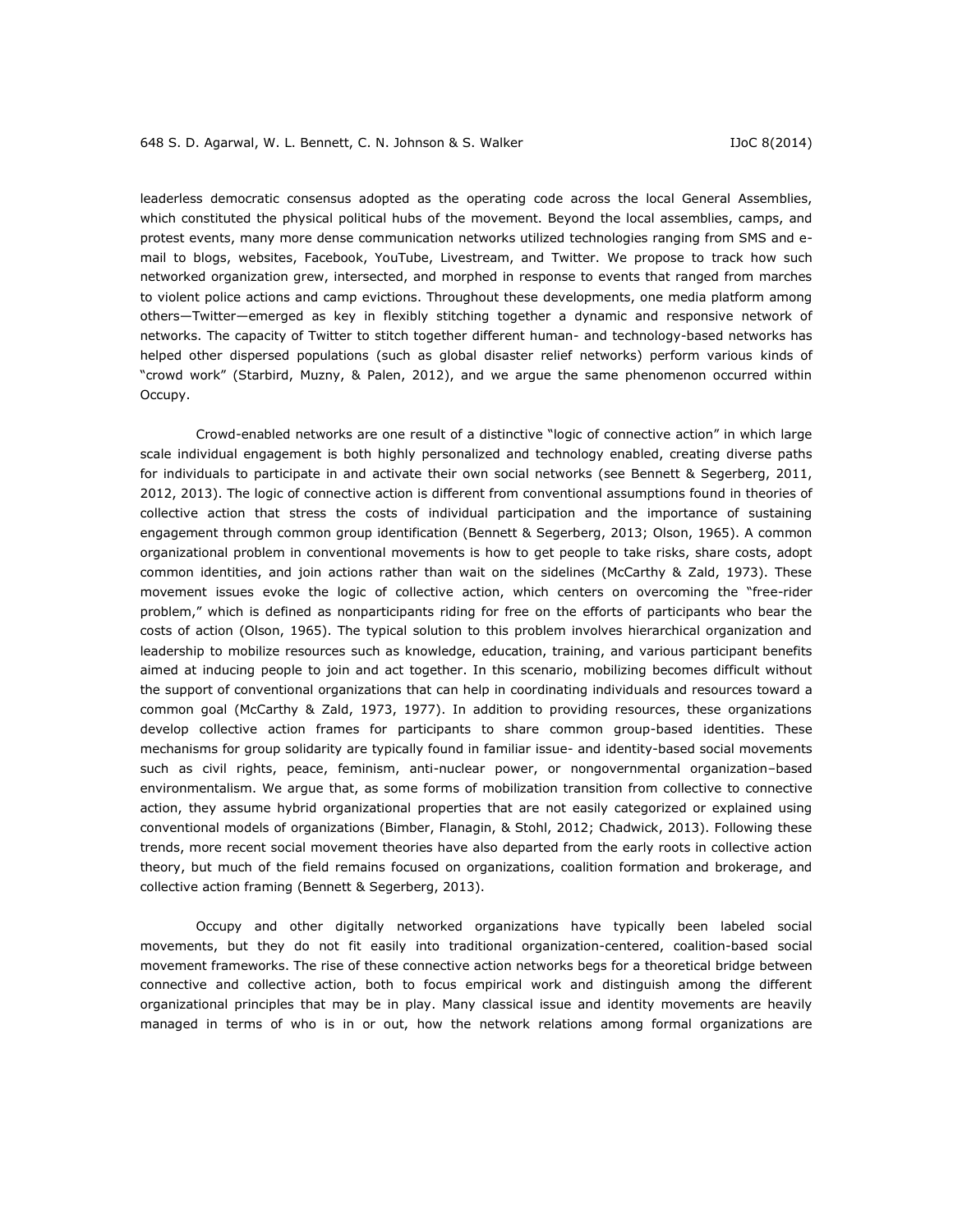$\overline{a}$ 

structured, and how issues are framed (Snow & Benford, 1992). By contrast, Occupy invited rank-and-file action initiatives, which others could join or not, while maintaining common bonds with an inclusive and easily personalized action frame of "We are the 99%" (see Bennett & Segerberg, 2011, 2012, 2013, for further discussion). As a result, crowd-enabled forms of connective action shared resources and coordinated actions via dispersed face-to-face and digitally assisted communication infrastructure. These technology-enabled networks appeared to be "leaderless" (Syrek, 2012), yet often displayed remarkable levels of coordination while blurring many distinctions between virtual and face-to-face networking (Payne, 2012). The openness to diverse positions and multiple issue frames in crowd-enabled networks raises questions about how crowds actually orchestrate common actions, manage participation, and coordinate goals (Bennett & Segerberg, 2012, 2013; Castells, 2012). In particular, if formal, hierarchical organization is hard to locate in these dense networks of connective action, then what sort of organization are we talking about?

We argue that Twitter played a coordinating and organization-building role in Occupy by acting as an overarching connective and switching mechanism (Castells, 2007), linking different networks.<sup>8</sup> This organizational process was driven by diverse users embedding and sharing different types of links from a broad array of websites and platforms in their tweets. Those links contained an impressive array of resources that flowed in various ways and at particular times through Occupy networks. Following the elements of organizational process outlined above, our empirical studies address three main questions. First, what kinds of linked resources were present in Occupy Twitter streams, and did their production and allocation reflect meaningful patterns? Second, did patterns in the sharing or allocation of those resources reflect systemic responses to short-term events? And, finally, did any patterns of linking, resource sharing, and network traffic direction using Twitter hashtags suggest longer-term evolutionary change in the Occupy network? By examining link types, destinations, and the dynamics of the linked resources through different Twitter hashtags in the U.S. mobilization, we gain insight into how the Occupy crowd functioned as a "crowd-enabled" network—or, more accurately, as a network of networks (Bennett & Segerberg, 2013). "Network of networks" is a concept applied to examinations of complex organizational structure. When an individual actor belongs to more than one network, the individual's joint membership effectively connects the two networks, creating a larger network (Craven & Wellman, 1973). Understanding Occupy as a network of networks, or multiplex networks, provides insight into how networked individuals and informal groups—such as on-the-ground camps, General Assembly networks, and various digital media networks—connected to create a larger networked organization.

## **Crowd-Enabled Organization: A Theoretical Framework**

Understanding how complex networks emerge and achieve common business, political, or social goals is an area of interest across various theories and fields, including organizational communication, communication network theory, international relations, political economy, governance, and collective action theory. Our model of networked organization builds on prior work in these fields. Contributors to

<sup>&</sup>lt;sup>8</sup> Our analysis does not privilege Twitter for all types of crowd organization. Other cases may be integrated through other social media, and Twitter may be replaced by other technologies in the future. However, our general model should translate to these other cases.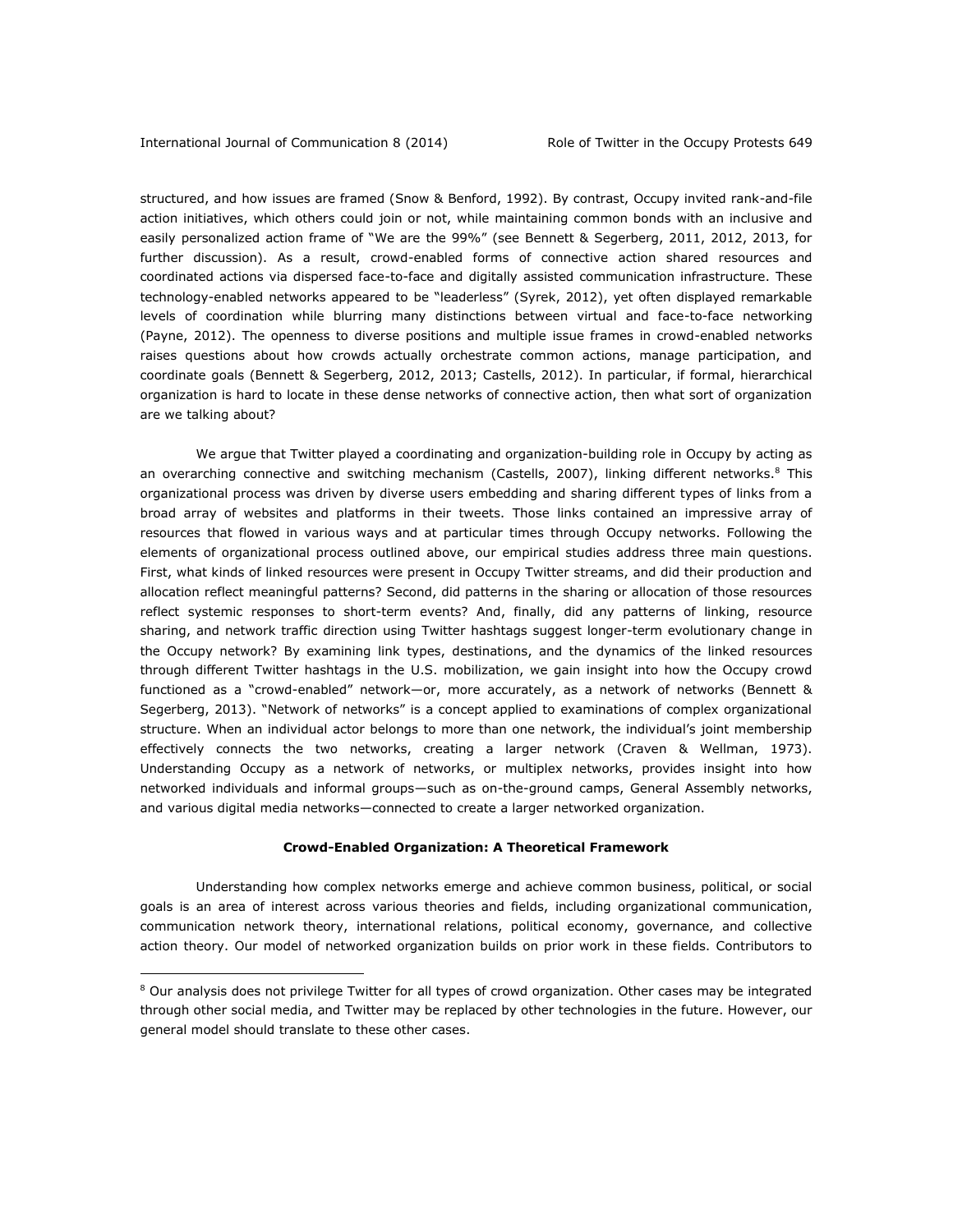this literature focus on properties such as boundaries, intentionality of purpose, or recognized membership as necessary components of networked organizations. We challenge and supplement these assumptions by suggesting that much less clearly defined networks such as Occupy can also generate networked organization without these structural properties.

In organizational studies of global businesses, "networked organization" is a term used to describe the nature and attributes of what are often termed "boundaryless organizations" or virtual organizations (Ahuja & Carley, 1999; Monge & Fulk, 1999). Structure in these networks is provided by formal organizations that establish network linkages such as strategic alliances, collaborative pacts, and joint ventures for the purposes of achieving collective goals (Powell, 1990). These loose business networks can operate without market/hierarchy models based on formal agreements and exchange mechanisms; instead, they often cooperate or compete on the basis of far looser relationships that involve trust.

Moving beyond business, Ostrom's (1990) theorizing on collective action identified the emergence of collectivities to manage common pool resources such as water and fisheries. She noted the frequent requirements of bounded community membership, capacities for monitoring and policing member behavior, shared definitions of the common issues, and intentional organization and design of an organized governance network. By contrast, examples of crowd-enabled organization often lack a formal bureaucracy, formally recognized hierarchical authority relationships, and other traditional structuring conditions (Mueller, 2010; Rheingold, 2002). The goal of our investigation is to assess whether associational patterns established through communication technologies create similar structures and processes found in more conventional organizations.

Mueller (2010) suggests an interesting theoretical move in his work on networked transnational policy and governance organizations. He observes that Powell's idea of trusted relationships as an organizational principle resonates with assumptions about peer production in the field of digital media (e.g., Benkler, 2006; Castells, 2012; Raymond, 2001; Rheingold, 2002; Shirky, 2008). At the heart of this line of thought is Benkler's idea that technology enables loose ties that replace trust based on direct personal relationships.

Yet the sort of network Mueller is interested in understanding (the global Internet governance regime) more closely resembles politically brokered, issue-focused networks (Keck & Sikkink, 1998). In Mueller's scheme, network organizations are intentional, self-organizing groups, generally composed of identifiable constituent organizations, and consciously organized on the norms of reciprocity. Importantly, actors in his definition of network organization display agency and intentionality, in part by establishing criteria for deciding membership. Thus, despite making tangential contact with peer-produced technologyenabled networks, Mueller's definition of networked organizations also moves the construct of networked organization in bounded and intentional directions.

However, Mueller (2010) acknowledges the existence of many collectivities that are relatively unbounded, unintentional, and not issue- or policy-focused. Since his interest lies elsewhere, he does not theorize these unbounded collectivities that he categorizes as "associative clusters" created by actors engaged in repeated interaction with few clear rules to identify who is included or excluded. The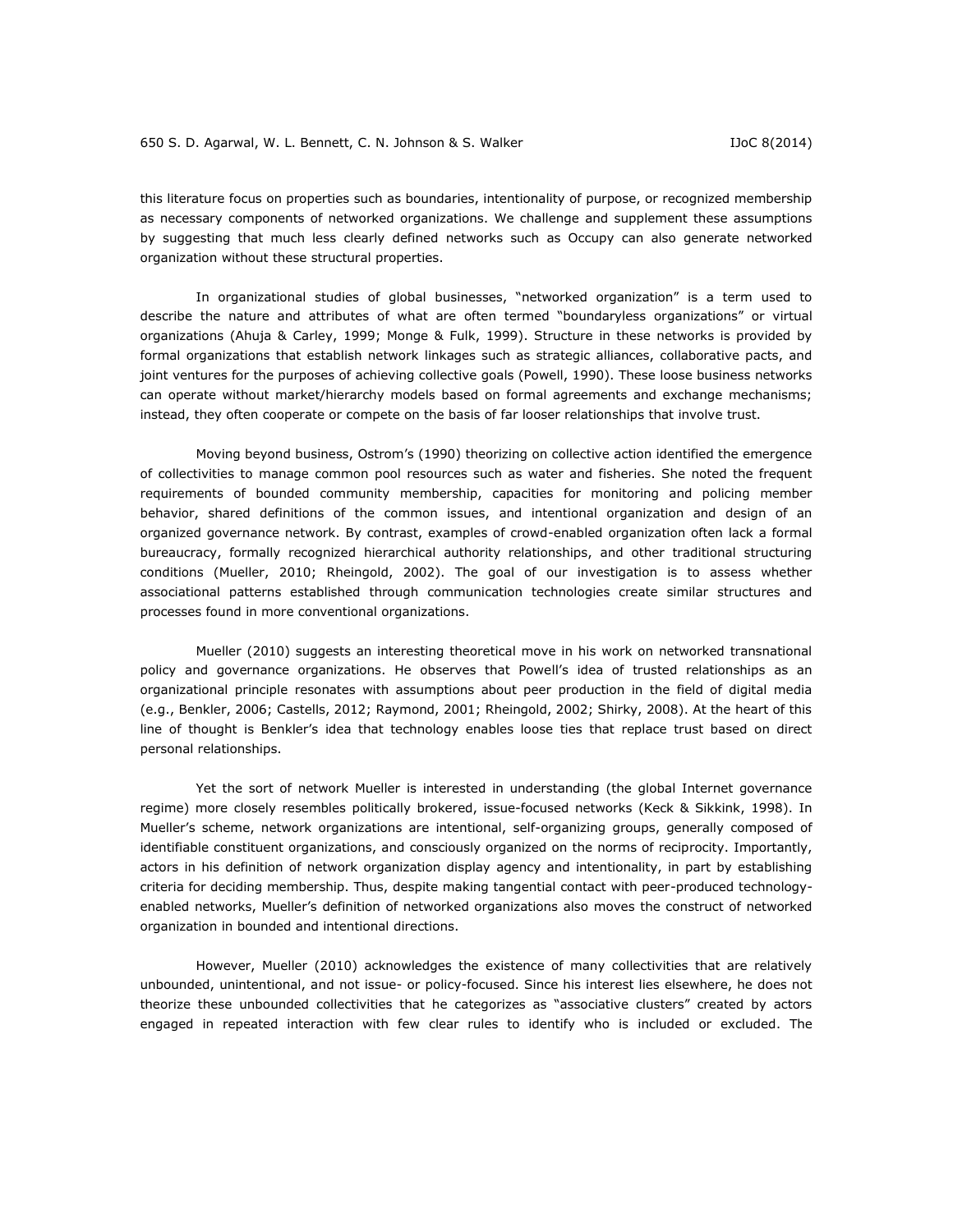$\overline{a}$ 

implication is that associative clusters may lack the focus or decision-making capacity of more formal networked organizations such as his transnational governance regimes.

We are not convinced that the organizational standing of crowd-enabled networks should be settled by the definitional choices of scholars examining other kinds of cases. Rather, we seek to understand what sorts of organization may exist in collectivities with relatively unspecified geographic or membership boundaries, that lack singular purpose or defining issue focus, and that display little formal hierarchical organization. Rather than reifying particular definitional claims, we ask whether complex networks can perform various tasks and display processes commonly associated with other kinds of organizations.

In the broad literatures on forms of bureaucratic and postbureaucratic networked organization, we have identified three structuring properties that seem important for determining whether there is coherent organization in technology-enabled crowds and for comparing the performance of those crowds to other kinds of organization.<sup>9</sup> For example, in regard to our first element of resource mobilization and distribution, Ostrom (1990) emphasizes resource allocation in her focus on how common pool resources, which include natural or manmade resources such as forests, oil fields, and fisheries, are managed. Organizational studies give attention to identifying types of resources, such as information (Powell, 1990), skills, knowledge, labor, and finances (Ahuja & Carley, 1999), and how they are exchanged and allocated across and within firms. Resource management is a key category Ahuja and Carley (1999) identify as task types critical to the networked organization. Mueller (2010) examines on how state and nonstate actors manage critical Internet resources such as IP addresses and domain names.

Our second defining property, responsiveness to external events, is also a phenomenon addressed by many students of both bureaucratic and networked organization. Among the classic works in organization theory are the theories of organizational learning by James G. March and colleagues (e.g., Cyert & March, 1963; March & Olsen, 1973). These approaches address both short-term responsiveness, our second organizational criterion, and longer-term adaptation patterns, our third defining element. March (1981) notes that short-term responsiveness typically results from factors such as sudden problems that engage decision processes; conflicts triggered by outside forces or breakdowns within the organization; and contagions that spread new action repertoires, problems, or conflicts (March, 1981). In studies of less bounded organizational forms, Ahuja and Carley (1999), for example, point to the identification of problems (e.g., bugs in software) and responses to those problems (e.g., software patches) as important to collective maintenance of virtual organizations. Ostrom (1990) also illustrated the network responses to resource problems such as drought and overfishing, while Powell (1990) noted the ability for networked organizations to respond more quickly and efficiently than hierarchical organizations to unanticipated changes and market fluctuations. In his evaluation of "smart mobs," Rheingold (2002) identifies the ability of peer-to-peer networks to use technology to organize and respond to changes in the environment as a critical component of the underlying logic of this type of organizing.

<sup>&</sup>lt;sup>9</sup> Creating grounds for making such comparisons is important, particularly in light of the frequent dismissals of crowds as not coherently organized, as weak politically, or as products of idle "clicktivism" (see, e.g., Gladwell, 2010; Morozov, 2011).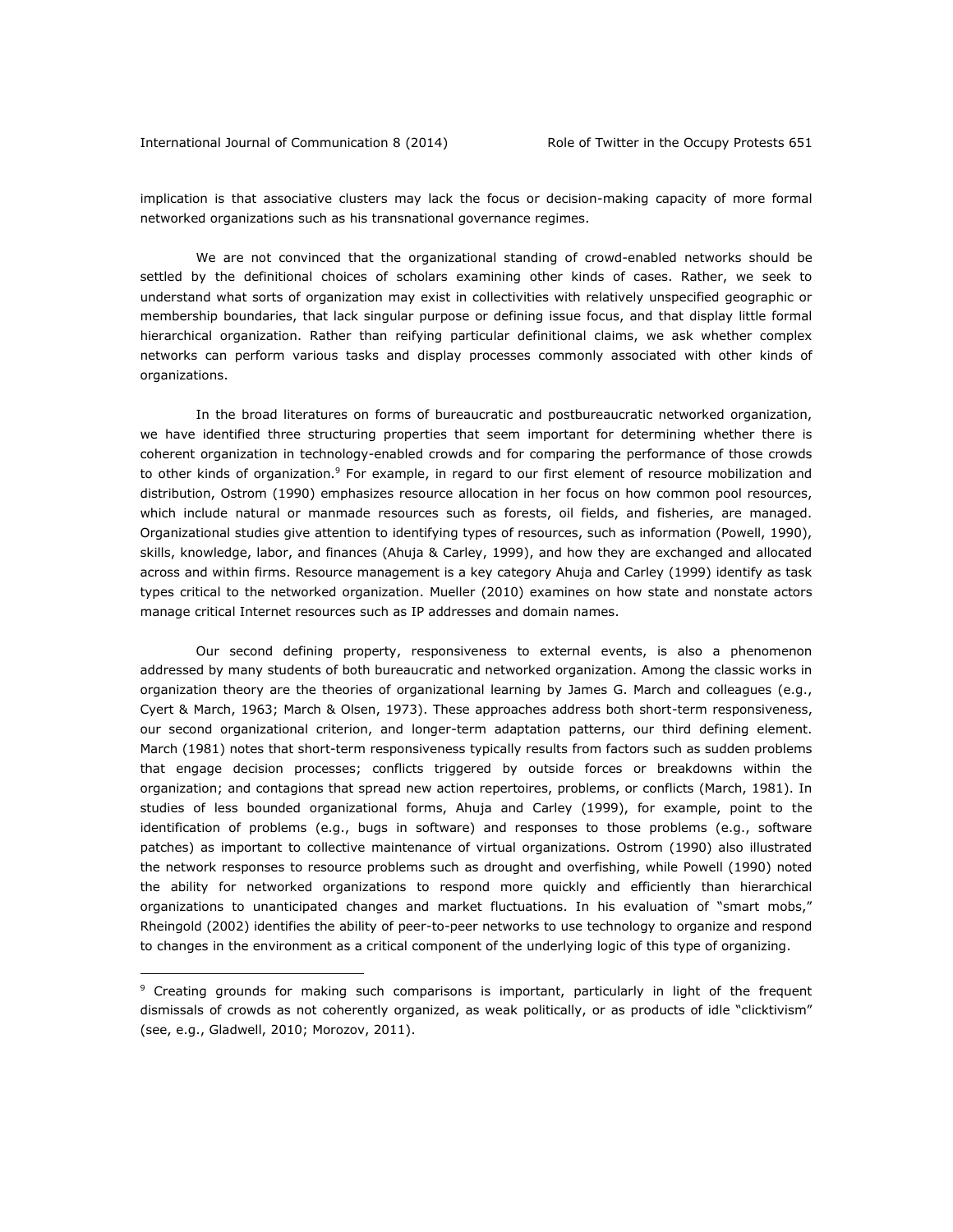Our third defining element is long-term coordinated adaption and response to environmental changes. As with the other two elements of organization, adaptation and decline occupy a rich literature in classical studies of bureaucratic organization (see, e.g., Levinthal, 1991; March, 1981). Adaptive processes are also important in Ostrom's (1990) work as she identifies how the creation of different governing documents and changes in community responses shape the resource allocation process and procedures over time. Organizational studies evaluate the flexibility of network organizations that allow interorganizational linkages to wax and wane over time to accommodate unforeseen changes over time (see Monge & Fulk, 1999). And preliminary evidence suggests that crowds change their communication patterns in systematic ways as they go into decline and seek new organizational forms or more stable relationships (Bennett & Segerberg, 2011).

These elements appear explicitly or implicitly in all of the above theories, and they appear whether the organization form is bureaucratic and hierarchical or loosely networked and postbureaucratic. They appear whether the theoretical focus is on membership rules, boundary maintenance, decision making, or other features that may distinguish one organization type from another. These elements can also be traced back to root models of organizations in environments of imperfect certainty, in which rationality and control are "bounded" or limited by conditions of information scarcity, environmental instability, and other factors that create more open systems than were assumed by earlier command-andcontrol theories of organizations (Thompson, 2003). We therefore argue that organizations of varying types perform these few tasks in repeated or routinized fashion:

- 1. Resource mobilization and allocation: producing, gathering, and allocating the material and symbolic goods that (are thought to) better enable the collectivity to operate.
- 2. Responsiveness to short-term external conditions: recognizing near-term threats and opportunities and adjusting responses in concerted fashion.
- 3. Coordinated long-term adaptation, change or decline: reflected in systematic internal shifts in the production and deployment of resources.

Our project seeks to establish criteria for deciding whether crowds such as Occupy display these coherent organizational properties. The initial test of these organizational behaviors relies on analysis of a large trove of Occupy Twitter data that enabled us to categorize, code, and track the resources and flow patterns contained in links. Our study addresses the following research questions, with each question linked to the identification of the corresponding organizational element:

*RQ1: (resource allocation): Do different types of link resources flow in different proportions in different Twitter hashtag streams? If so, do those patterns suggest different organizational roles for streams operating at different levels of the crowd, such as those carrying more local or national traffic?*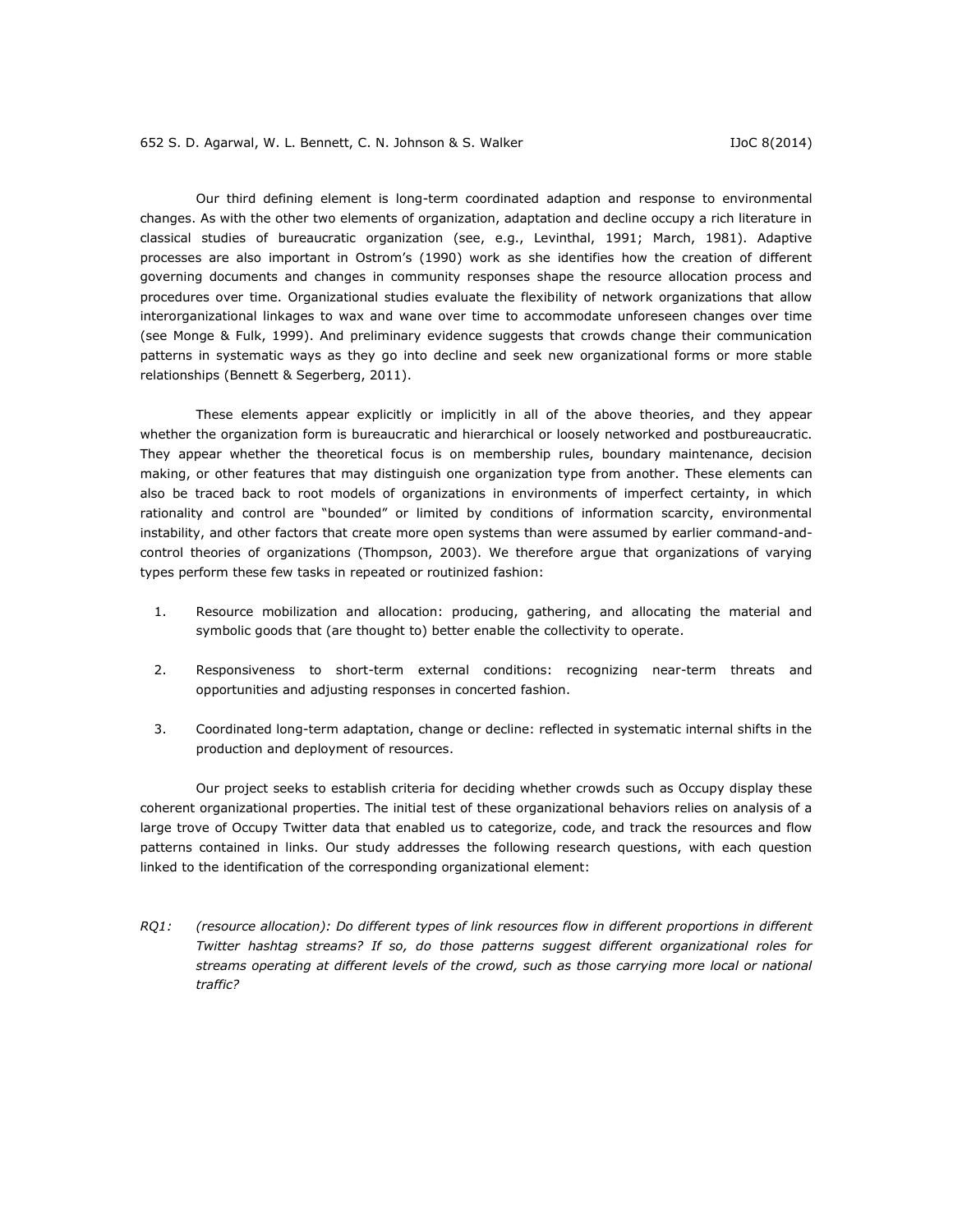- *RQ2: (responsiveness to external events): Are there changes in resource link patterns at different points in time and for different hashtags? If so, do those changes reflect organized responses to identifiable short-term events?*
- *RQ3: (longer-term adaptation and decline): Are there notable changes in link and hashtag patterns in the tail of the Occupy tweet distribution? If so, do those changes suggest longer-term reconfiguration of information signals aimed at redirecting attention and relationships in the network itself?*

Because information is a type of resource (Powell, 1990), we argue that links embedded in tweets constitute resources. The tweeted links contained information that Occupiers considered important or relevant to the movement. Links to news articles or political commentary websites provided information regarding, for example, how the mainstream media was currently characterizing Occupy's protest efforts useful information for protesters looking to gain support for their movement. Links to personal blogs often included an individual's perspective on an Occupy-related news article or recent protest event and provided firsthand opinions and accounts likely absent from mainstream news organizations. Tweeting a link to a politician's website might also have provided vital information by, for example, alerting other Occupiers to official channels by which they might voice their concerns.

By monitoring the distributions and dynamics in hashtag flows containing various resource links, we assess the degree to which resource flows were organized in terms of: (1) being produced and patterned differently in different sectors of the crowd; (2) being responsive to external events impacting the crowd; and (3) changing over time due to broader conditions of resource depletion, production fatigue, loss of interest or attention, internal fraction, or shared perception that a particular action has run its course.

## **Technology in Crowd-Enabled Organization**

Occupy was interconnected through multiple platforms and technologies. To contextualize this study, we observed numerous Occupy networks in real time to document some of the scale and diversity of network nodes. Between October 2011 and March 2012, we identified more than 450 distinct Occupy Facebook pages. In addition, we found more than 250 Occupy-related local and national websites, 179 Livestream feeds, more than 2,500 Meetup groups, and more than 355 Occupy-specific hashtags. Links to these and other Occupy networks were regularly shared in tweets during our data collection.

Among these many platforms, Twitter in particular emerged as a tool enabling communication between activists on the ground, creating a global community of geographically dispersed sympathizers who distributed information and created an attentive public for the protests (Howard et al., 2011). We think about Twitter as an overarching organizational mechanism in the Occupy networks based on examining many views of the hyperlink ecology of the multitude of Occupy sites. To confirm, we used IssueCrawler, a tool that examines links and network properties among websites (Bennett & Segerberg, 2013; Bruns, 2007; Devereaux, Cukier, Ryan, & Thomlison, 2009; McNally, 2005; Rogers, 2012), which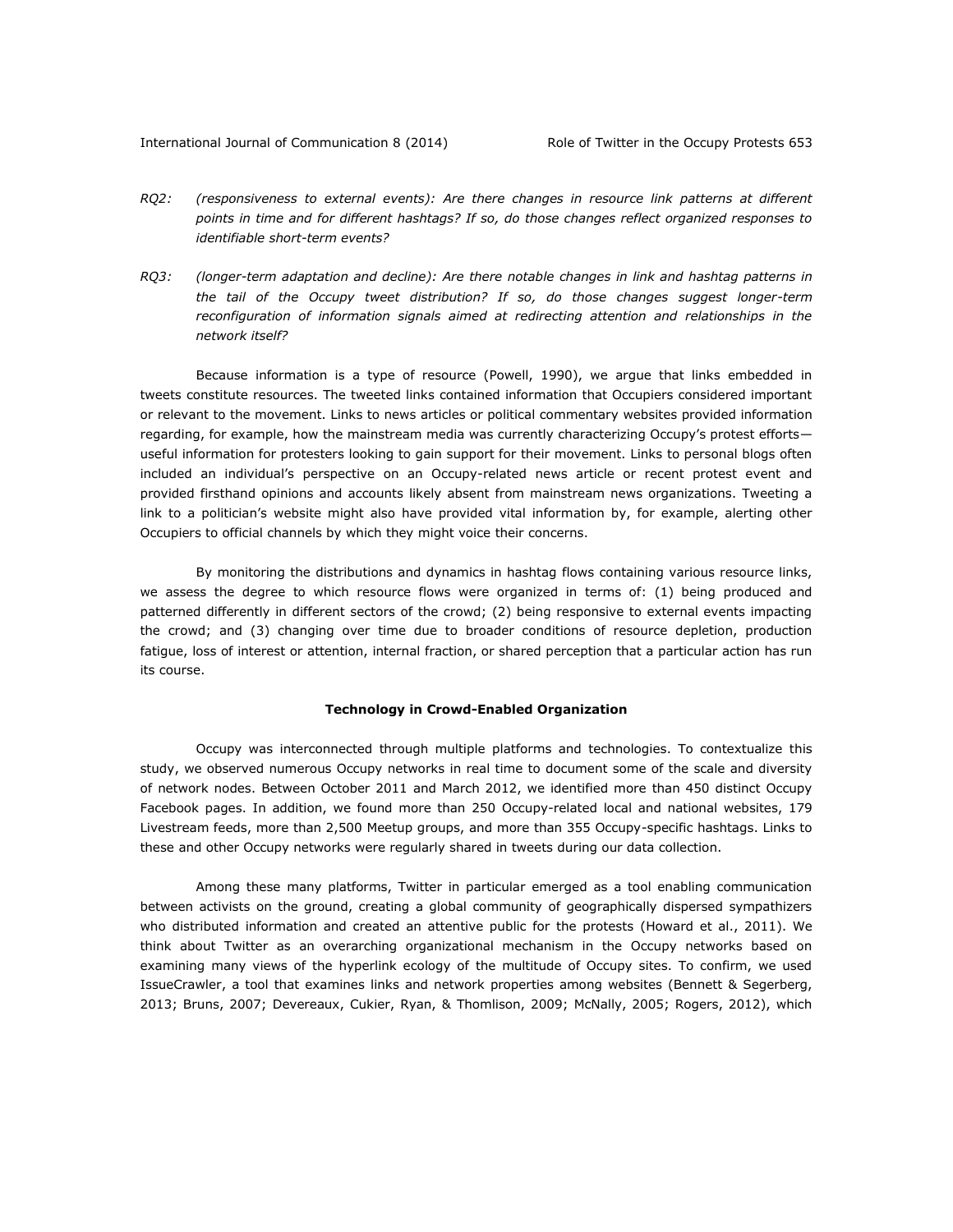revealed how networks of Occupy sites linked to each other over time.<sup>10</sup> We initiated network crawls from different starting points such as technology developer websites, city websites, bridging sites (e.g., interoccupy.net, occupytogether.org), and campaign ("Occupy our homes") or event (general strike) sites. In all of these crawls, Twitter consistently emerged as the most linked-to site, or the largest and most central node in every network.

More than a thousand personal and camp-based Occupy user accounts emerged, and many thousands more ordinary Twitter users joined in shaping the networks along which resources flowed. Twitter allowed participants to act in a collective movement while maintaining their individuality and various qualities of personalized engagement that seem central to understanding connective action (Bennett & Segerberg, 2011, 2012, 2013). Even more interesting for our purposes was that people in the crowd created and shared new hashtags as a means of directing resources across the widely scattered collection of virtual and physical nodes (Starbird et al., 2012).

Figure 1 offers a visualization of how we imagine Occupy and similar crowd-enabled organizations as a network of networks. The left view simulates how three network layers might be visualized in a top view. The center scheme shows identifiable layers that make up the larger network (e.g., these networks might be the interpersonal networks in camps, the national network of city websites, Facebook networks, telephone trees, interlinked event websites, etc.). The right view shows how these layered networks can be linked through dynamic connective mechanisms such as Twitter, which is represented by the threads establishing connections from one network to another. These threaded connections in our model are established by the links to organizations or sites in different networks that are inserted in more than half of all the tweets and retweets in our database.

These connecting threads may act as "switches" in Castells (2007) model of network power, as people work to shift the focus of the crowd. These switching processes are accomplished by using hashtags to direct resources into different layers of the Occupy Twitter stream. Thus, Figure 1 represents a simple abstraction of layered networks in a kind of stop-action that would include other threaded switching patterns as the visualization moves through time and across networks.

 $\overline{a}$ 

<sup>&</sup>lt;sup>10</sup> IssueCrawler [\(www.issuecrawler.net\)](http://www.issuecrawler.net/).is a web analysis tool developed at govcom.org by Richard Rogers of the University of Amsterdam.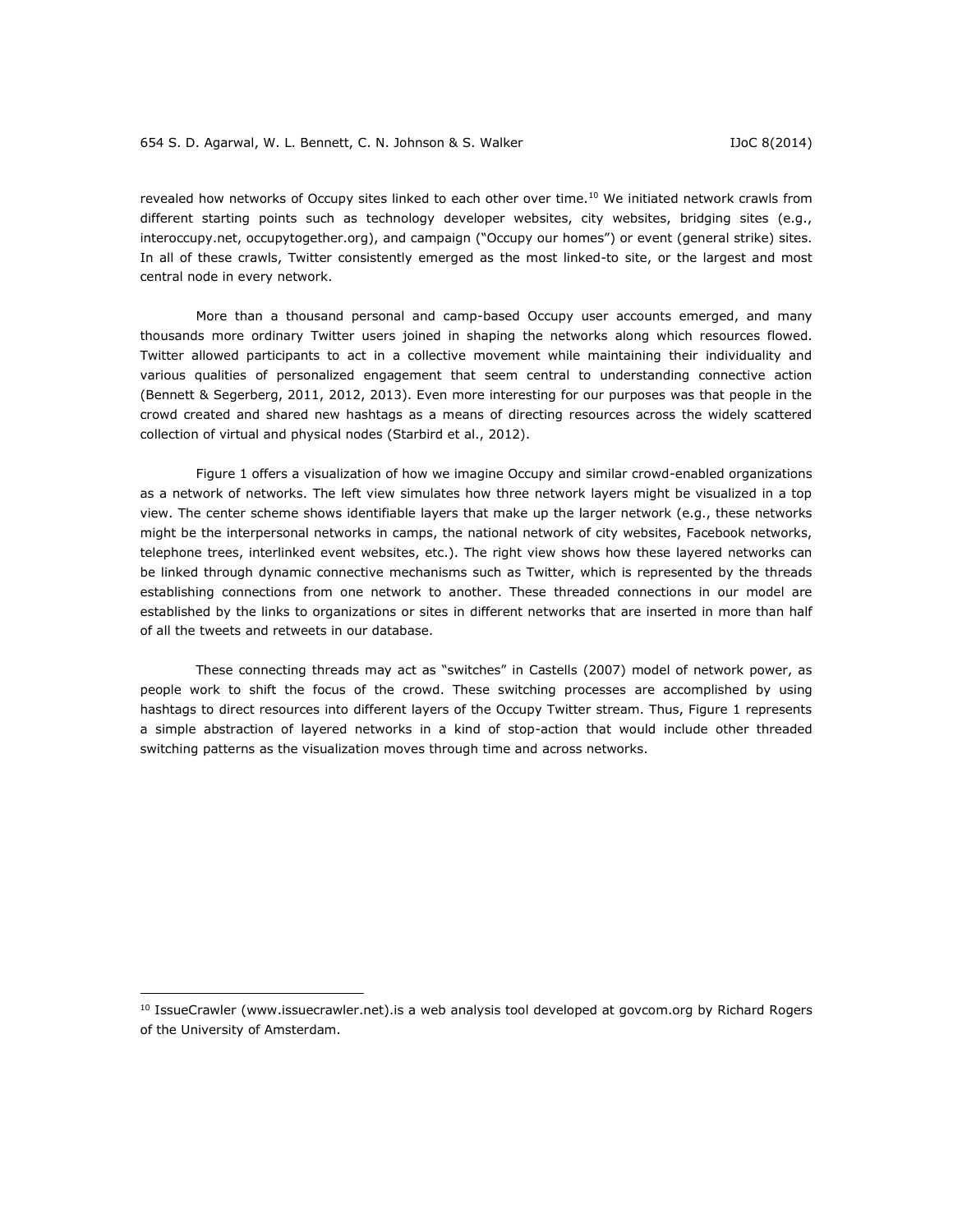

*Figure 1. Hypothetical interconnected networks.*

Left view looks down at the three networks. Center view shows three distinct networks. Right view shows *threaded lines representing connective mechanisms, such as Twitter, linking the networks. Used with permission of Martin Krzywinski, University of British Columbia Cancer Research Center [\(www.hiveplot.com\)](http://www.hiveplot.com/).*

We next look at how those dynamic Twitter connections operate, and whether they enable organizational functionalities that match our three minimum defining conditions of networked organizational process. This analysis involves tracking and comparing different Twitter hashtags as they send different kinds of resources contained in embedded links through the crowd at different points in time and in response to different kinds of events.

## **Methods**

Other observers have documented how Twitter acts as connective strings across social media platforms, with hashtags binding together communities of interest. Hashtags can act as mechanisms for various kinds of network production, including: finding information of interest; weeding out unnecessary information (Huang, Thornton, & Efthimiadis, 2010); sharing information (Java, Song, Finin, & Tseng, 2007), particularly about events (Starbird et al., 2012); injecting messages into existing topical information streams (Huang et al., 2010); and organizing information (Chang, 2010). Users report that hashtags reflect their desire to connect with like-minded individuals (Java et al., 2007) or to be part of a discussion (Letierce, Passant, Decker, & Breslin, 2010). Tagging a tweet can be at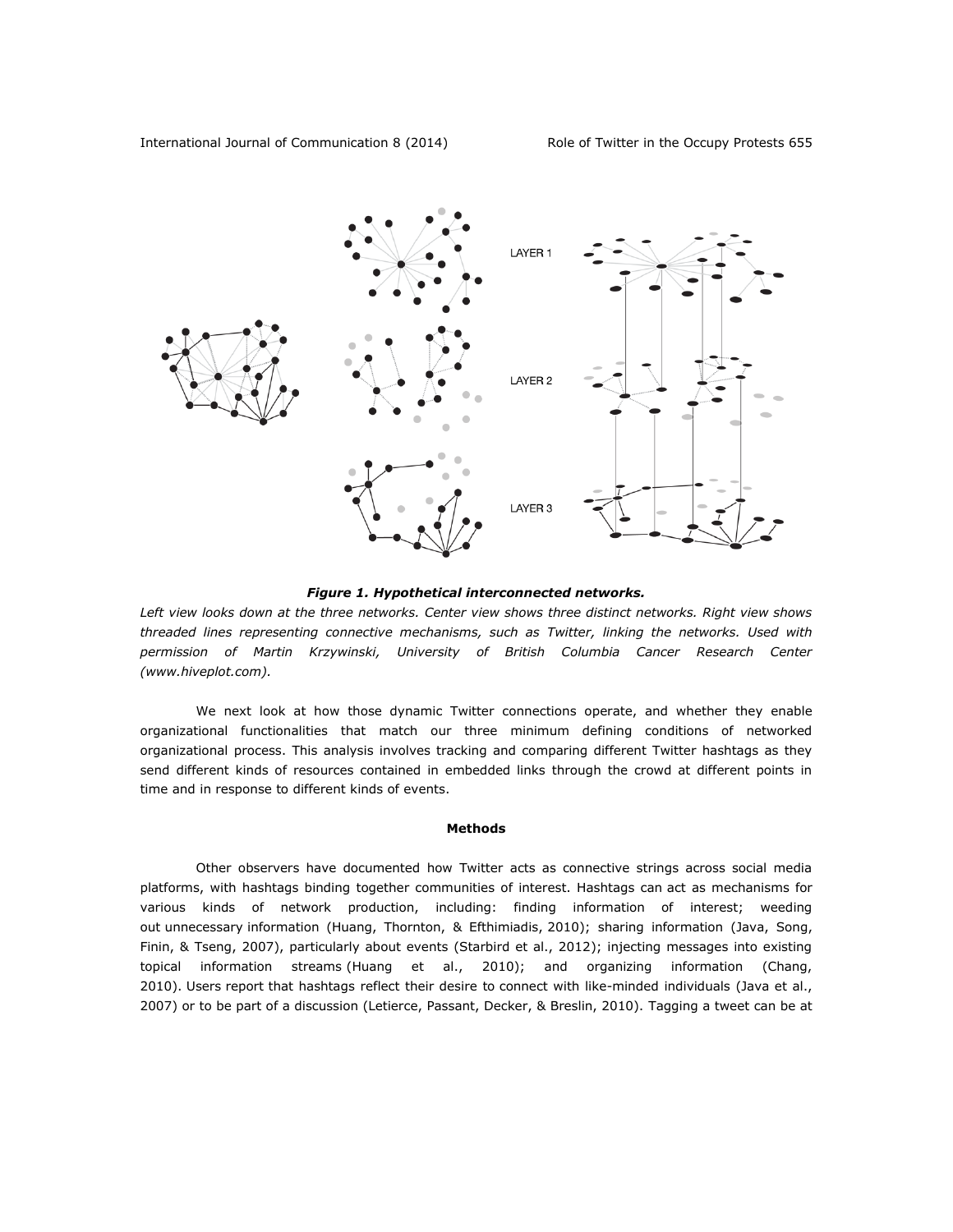once a community-seeking mechanism (Laniado & Mika, 2010) as well as a tool to enhance already existing networks (Letierce et al., 2010).

Combining Occupy-related hashtags and links within tweets was a common practice (Green, 2011). For example, the hashtag #ows appeared more than 3.6 million times between October 19 and December 31, 2011, making it the most common hashtag during the time frame of our study. This hashtag often appeared in several hundred thousand tweets per day. Links to websites containing various kinds of information and other resources were included in more than half of those #ows tweets. Tracing the patterns of hashtags and links helps us to understand whether (and how) dispersed groups of activists formed a multilayered network organization, and how that organization compares with different kinds of network organizations previously studied by other scholars. Above all, classifying and tracking the resource links in tweets allows us to determine whether communication-based organizational processes enabled the crowd to distribute resources, respond to events, and change systematically over time.

#### *Empirically Assessing Twitter as a Network Connective Mechanism*

Using our theoretical framework, we explore how participants in Occupy stitched together online and off-line networks through Twitter. Following (Bennett & Segerberg, 2011), we propose using links and hashtags embedded in Occupy-related tweets as both concrete networking mechanisms and a broader window into the resource ecology of the network system. We explore the dynamics of Twitter as an organizing mechanism using a large data set of more than 60 million tweets captured by the University of Washington Social Media Lab (SoMe Lab; somelab.net) from October 2011 through June 2012. For this analysis, we drew primarily from a subset of 20 million tweets gathered between October 19 and December 31, 2011, a peak period of protest activity before, during, and after police actions that broke up the camps.

Our primary analyses focus on tweets containing the hashtags #ows, #occupyseattle, and #occupyoakland during this time period, and continuing to observe the behavior of the tail of #ows through the spring of 2012. We created a research design to explore how those three hashtags—two local, one national—shared resources, how they responded to events that impacted them at different times, and how they behaved in more routine fashion during times without external threats or local events. The rationale for selecting the two local hashtags (#occupyoakland and #occupyseattle) is that both cities had active camps, and, conveniently for our natural experiment purposes, they experienced external events (police evictions and militant protests) at different times. In addition, we conducted ethnographic observations and interviews in Seattle to contextualize the data trends. The most prominent national stream (that often collected and distributed resources from other streams) was #ows, which also served as a hybrid local feed for the New York City protests, registering an intense activity spike surrounding the police eviction of the New York Zuccotti Park camp. Thus, we have a before-during-after natural experiment design for three hashtags that registered similar events (i.e., police raids) in different parts of the network, with added variation provided by the different periods in which these high-impact external events occurred. These different data sets built around hashtags and their link patterns enable us to answer our research questions.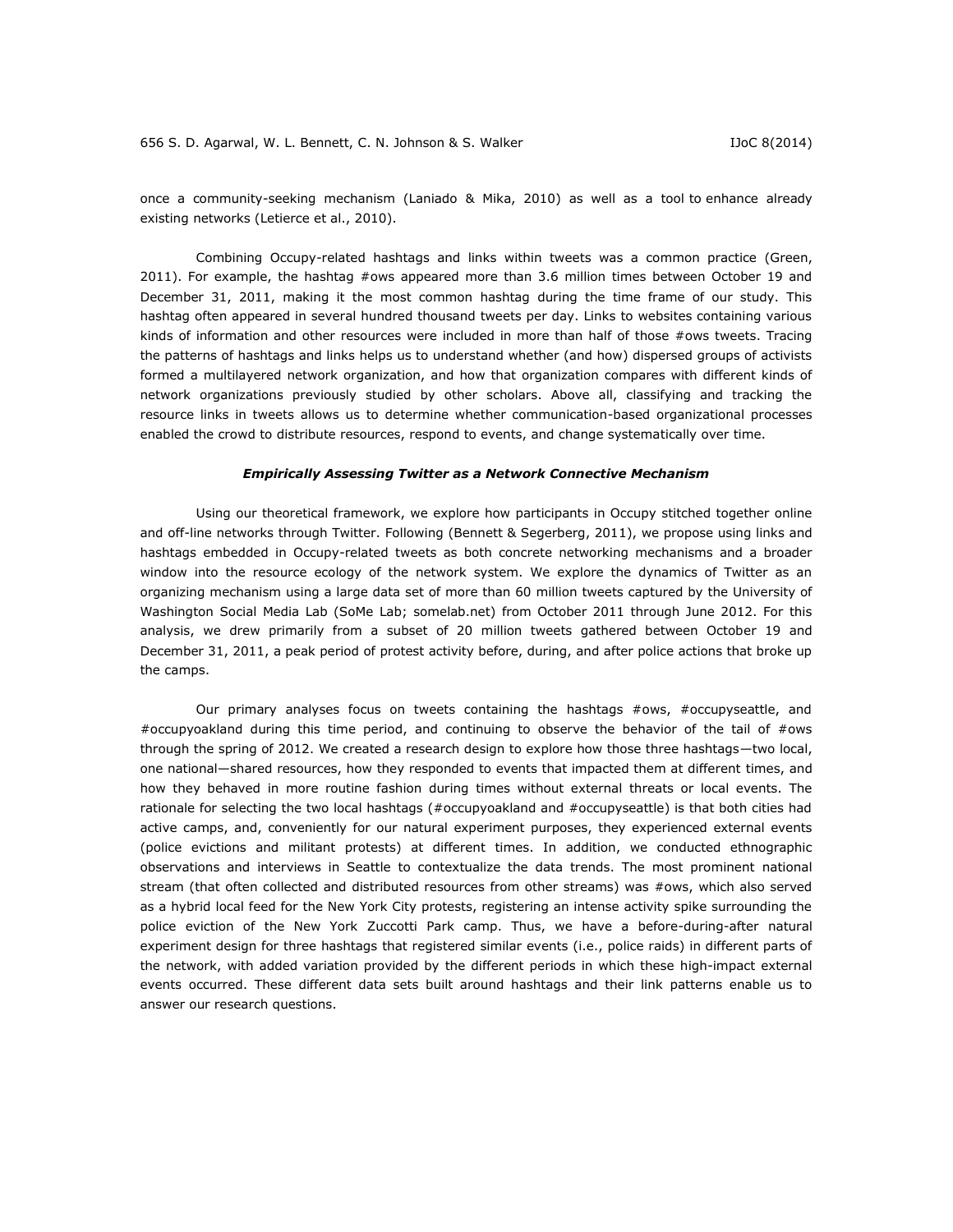$\overline{a}$ 

Some of our analyses draw from the whole data set to examine overall activity levels, spikes in different streams, and patterns of links in tweets and retweets. Other analyses require more fine-grained measures of crowd activity, such as what kinds of resources people were exchanging through links and how those link patterns changed across different streams and within the same stream at different points in time. For these analyses, we drew samples of tweets containing links for each of the three hashtags and developed a coding scheme to distinguish among the kinds of organizational resources represented by different types of links.

Before we describe the methods used to collect, process, and analyze the data, we present a conceptual description of what the data and methods represent. We examine the communication patterns of Occupy through the lens of public Twitter activity. To capture this data, we developed a way to identify the Occupy networks and examine the content of the messages flowing within each network. To identify the Occupy network, we use the presence of structural elements—the hashtags #ows (national), #occupyoakland (Oakland), or #occupyseattle (Seattle)—as a rough filtering mechanism. Next we examine the content of messages flowing within these three connected Occupy networks. As described earlier, we identify links as information resources. We see these URLs as extending the content of the 140-character tweet. Finally, we coded the destination of these URLs by opening the links. By applying the URL coding back to the larger data set, we are able to see communication patterns within each of the Occupy networks we examined. Conceptually, the hashtag acts as a network filtering mechanism, and the URLs represent the resources flowing within the network.

## *Data Collection Strategy From Twitter*

As noted above, the SoMe Lab archive of Occupy-related tweets from October 19, 2011, to December 31, 2011, contained roughly 20 million tweets (20,645,921). Tweets were collected using Twitter's Streaming API, which returns tweets matching any of the search keywords occurring in the text, hashtags, @mentions, or URLs within a tweet. A panel of faculty and graduate students curated a list of popular hashtags, keywords, and Occupy city accounts related to the Occupy movement. The resulting data stream was examined at regular intervals for emerging terms. New terms were added to the keyword list after being reviewed by the entire research team, resulting in a dynamic archive based on a list of 355 keywords as data collection continued through the summer of 2012.<sup>11</sup>

Processing of the tweets included expanding shortened URLs, adding metadata to each tweet to make searching and sampling easier. The metadata added to each tweet included:

 $11$  Some amount of noise is inevitable when collecting data from social media sites due to the nature of keyword searches. For example, the search term "strike" may also include tweets related to baseball. However, our sampling method used hashtags to signal relevance to Occupy. We found tweets with Occupy-related hashtags maintained a low rate of noise (under 13%). Tweets without Occupy hashtags had a much higher error rate.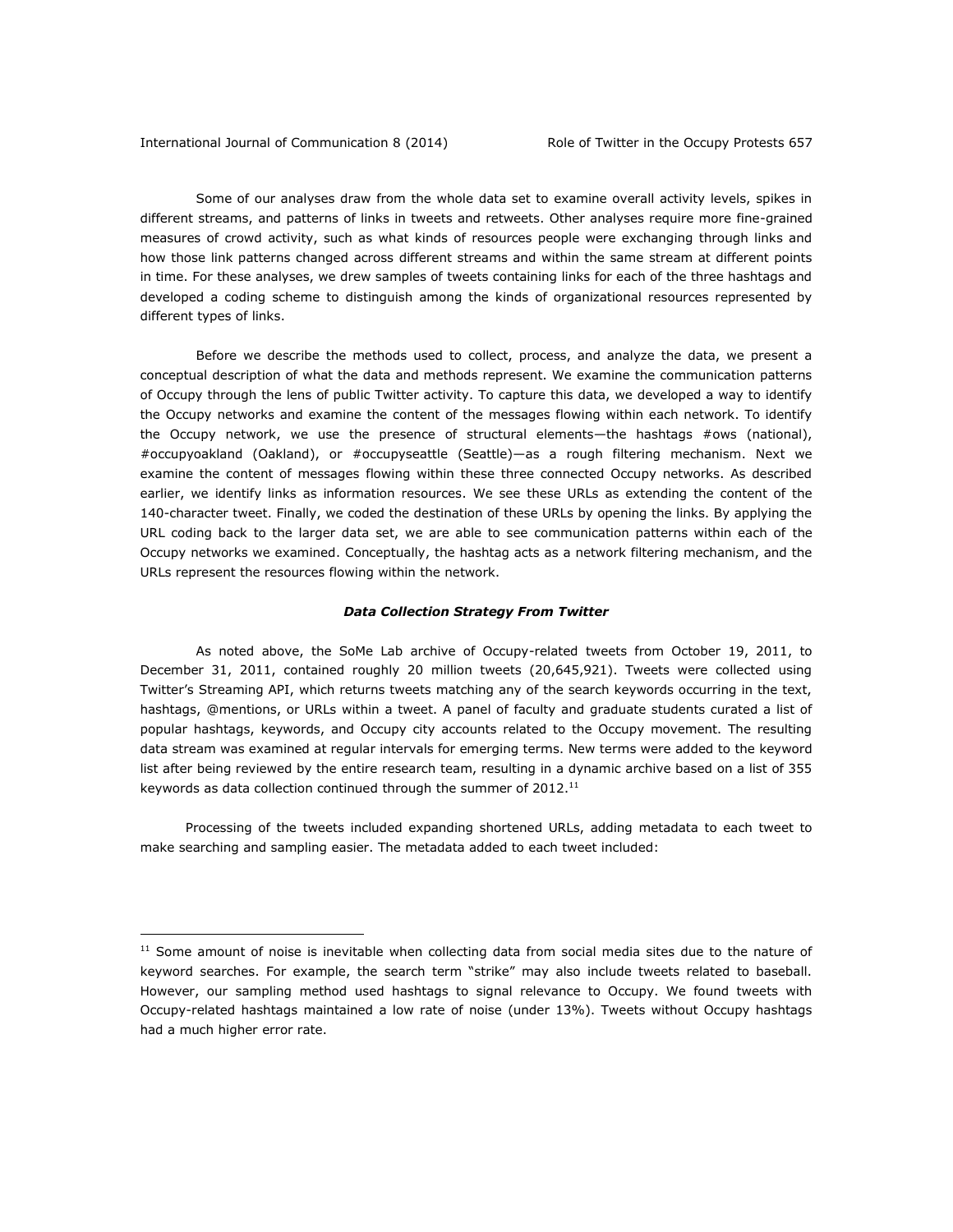- $\bullet$  expanded shortened URLs;<sup>12</sup>
- list of hashtags;

 $\overline{a}$ 

- list of mentions in the tweet;
- number of hashtags, URLs, and mentions; and
- list of data collection keywords that matched within the tweet and the location of the match (hashtag, @-mention, text, or URL) to explain why each tweet was included.

## *Sampling From the Large Occupy Tweet Archive*

Because resource allocation and crowd response patterns can be better assessed by looking at what resources flowed through links in the larger data set, we took random samples over time from the archive and coded them for categories of links as described below. Coding files were generated for each of the three hashtags (#ows, #occupyoakland, and #occupyseattle) by randomly sampling 225 nonretweeted tweets with URLs from every other day starting on October 19, 2011.<sup>13</sup> Random samples were generated for each day via the following process, which ensured each daily sample contained unique links that could subsequently be tracked through the entire data set:

- 1. All non-retweeted tweets with at least one URL and the appropriate hashtag were extracted from the archive.
- 2. The tweets extracted from the archive in Step 1 were randomly sorted.
- 3. The random tweets were sequentially examined to determine whether the URL it contained was part of a prior sample. If the URL was unique across all the samples that had already been generated, it was added to the coding sample and randomly assigned to one of three coders.
- 4. This process was repeated until the coding sample for the day contained 225 URLs, or the entire sample of tweets with the date and hashtag from the archive had been exhausted. A total of 30,675 links in tweets were coded for the three hashtags reported in this analysis.

Once the random sample of URLs had been created, coding files were automatically generated for each of the coders, who were trained and supervised by the authors. The coding file contained the tweet's time stamp, the numerical ID of the tweet, the hashtag, the text of the tweet, and the URL to be coded.

 $12$  Common Twitter practice is to use URL-shortening services, which create a shortened URL forwarding to a longer URL.

<sup>&</sup>lt;sup>13</sup> The SoMe Lab data set begins on October 19. Because the focus is on whether we observe organizational behavior and response to external events over time, this starting point for the data is not an issue for the analyses reported here. The first major events in the Oakland stream occurred after this date in October, the national evictions in New York City were later in November, and Seattle faced camp evictions in December.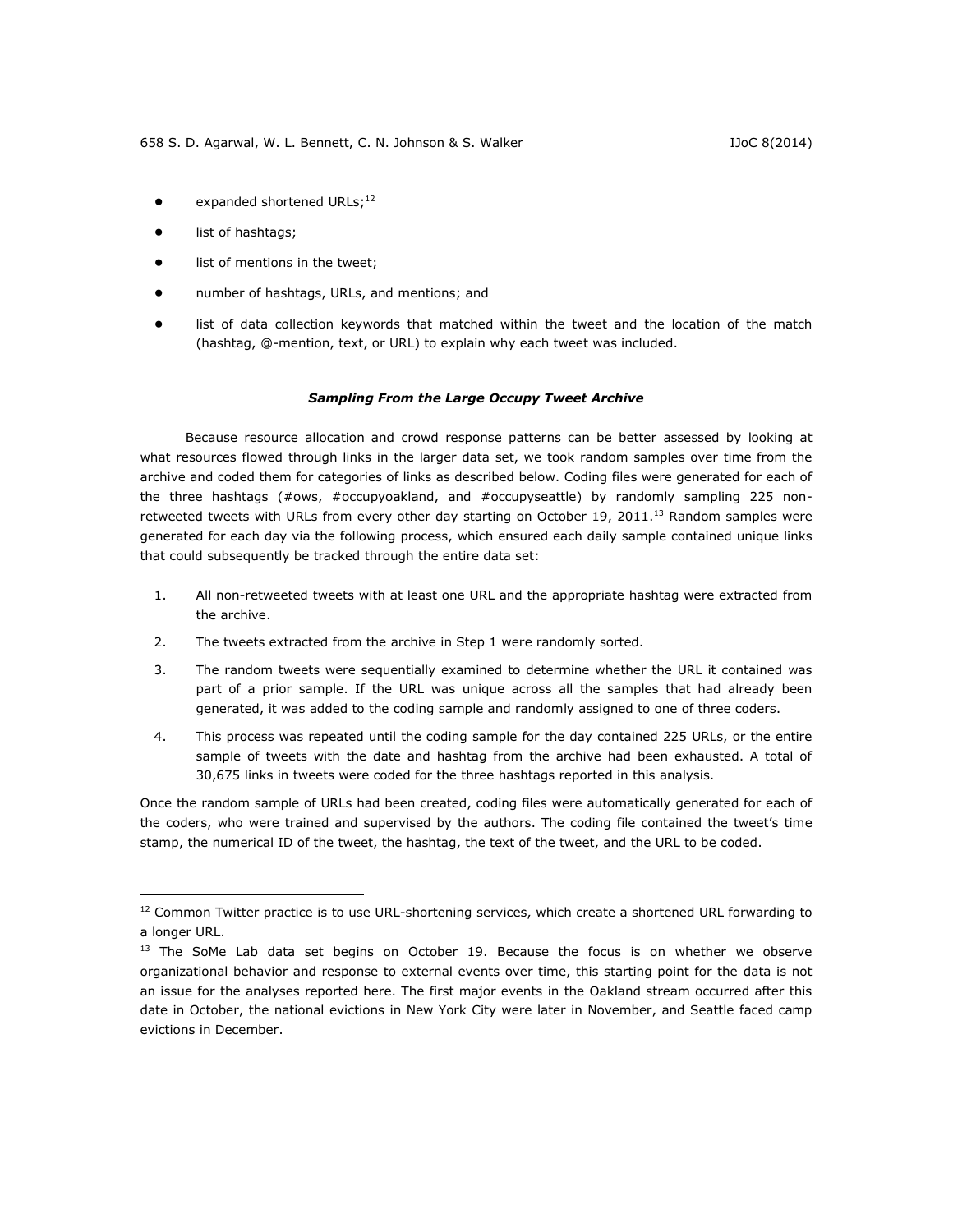International Journal of Communication 8 (2014) Role of Twitter in the Occupy Protests 659

## *Coding the Links: Codebook Development*

The codebook (available on request from the authors) comprised 12 mutually exclusive categories of links deemed to contain distinct types of resources that might be of interest for sharing among members of the crowd: (A) basic news, from *The New York Times* and CNN to *The Guardian* and Huffington Post; (B) point of view, political commentary, and activist media; (C) specialty sites that go beyond politics, such as Gawker or Kickstarter; (D) conventional political organizations such as parties, government institutions, or officials; (E) activist organizations, nongovernmental organizations, policy organizations, nonprofits, labor and trade unions, and think tanks not directly defined as Occupy, with subcategories for (E1) commercial media sites for these organizations (e.g., Facebook or Instagram) and (E2) custom-built sites that do not use commercially available platforms; (F) Occupy websites or organizations, with subcategories for (F1) commercial media sites for Occupy and (F2) custom-built sites that do no use commercially available platforms; (G) individual, personal websites, including blogs, Flickr or YouTube pages; (H) music videos or celebrity websites; (I) other (including foreign-language tweets and spam); and (J) broken links. For the purposes of some analyses in this article, we combine categories E1 and E2 into one category (E) for all activist organization and nongovernmental organization sites. We also combine categories F1 and F2 into one category (F) containing all Occupy sites.

## *Intercoder Reliability*

Three coders conducted this analysis. Results from our intercoder reliability across all categories were high (Krippendorff's  $\alpha = 0.851$ , Fleiss'  $\kappa = 0.851$ ). The average pairwise percent agreement among coders was 86.3%, and the average pairwise Cohen's  $\kappa$  was 0.829. Overall, item-by-item intercoder agreement was also high. (More detailed coding information is available from the authors.)

## **Results: Patterns that Reflect Three Elements of Crowd Organization**

The data on the link types contained in the three hashtags reported in this article come from coding samples of 30,675 tweets containing links: 5,586 for #occupyoakland and 2,682 for #occupyseattle from October 19 to December 31, 2011, and 22,407 for #ows from October 19, 2011, to April 30, 2012. The sample sizes roughly mirror the volume differences of the different hashtag streams in the big data set.

We find evidence of resource allocation, responsiveness to events, and long-term coordinated adaptation in our analysis of link destinations and Twitter hashtag activity. Before looking at the three dimensions of crowd organization, we offer a broad overview in Table 1 of the patterns of links for the three hashtags, including the retweets and links in retweets contained in each stream. We will return to this table in our analyses of crowd organization patterns. For now, it establishes the dominance of #ows as the most heavily used hashtag (with both local New York City and national followings). The three uneven time breaks are useful for noticing dynamics during periods of different kinds of activity in different locations. For example, #occupyoakland spiked during the first time period, when local protesters experienced raids on camps, large demonstrations, and confrontations with city officials. The middle time period captures the police raids on the original Zuccotti Park camp, which was both a watershed moment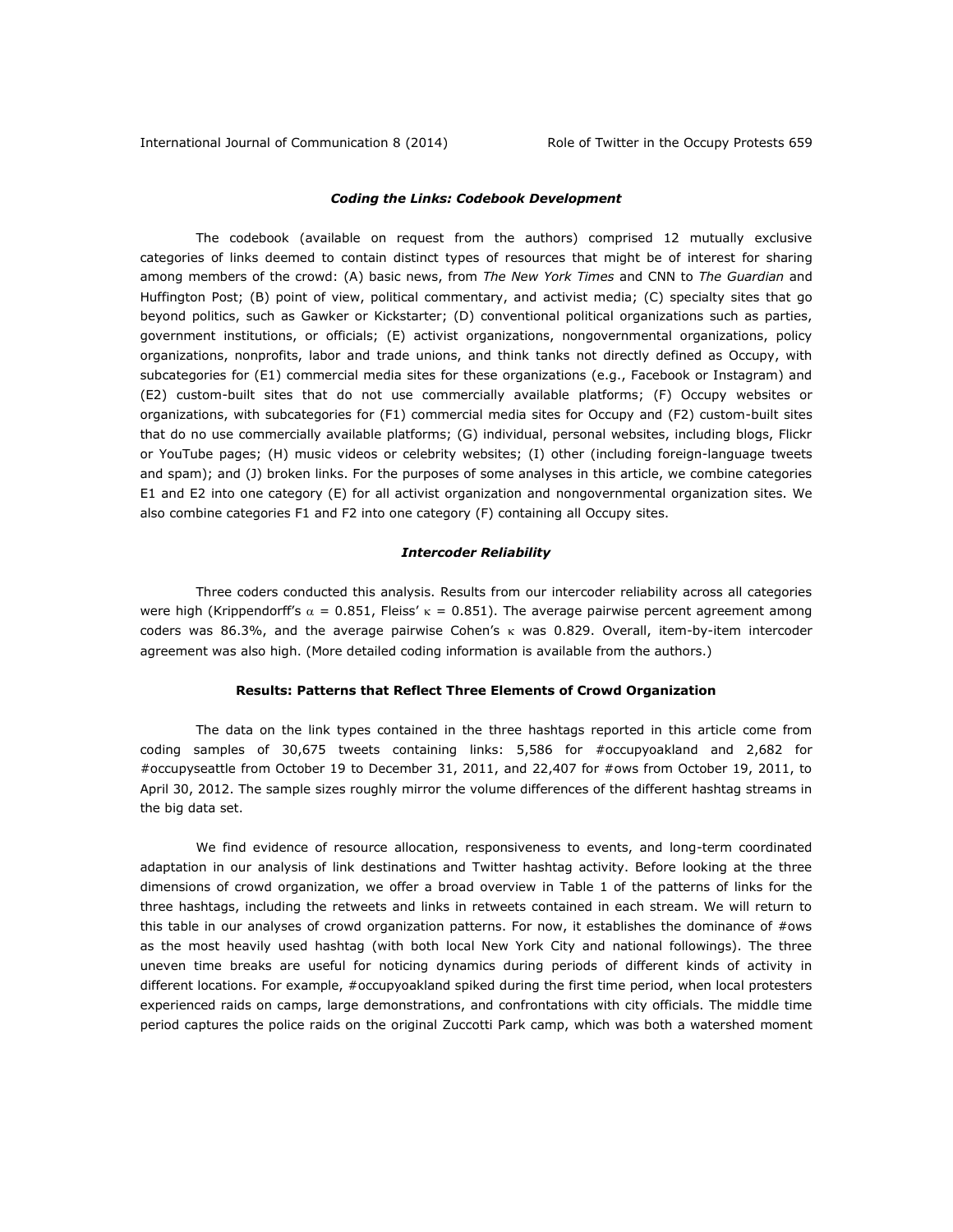for the protests and for the Twitter crowd. The third time period included some of the most dramatic confrontations in Seattle, including the clearing of the camp and the shutdown of the port.

|                               |           | <b>Tweets</b>  |     | Retweets  |           |     |
|-------------------------------|-----------|----------------|-----|-----------|-----------|-----|
| Date                          | Total     | With URLs      |     | Total     | With URLs |     |
| #ows                          |           |                |     |           |           |     |
| October 19 to<br>November 14  | 1,504,643 | 816,276        | 54% | 669,897   | 351,443   | 52% |
| November 15 to<br>November 18 | 792,623   | 312,676        | 39% | 428,671   | 161,389   | 38% |
| November 19 to<br>December 31 | 1,496,575 | 849,264        | 57% | 643,762   | 343,555   | 53% |
| <b>Total Tweets</b>           | 3,793,841 | 1,978,216      |     | 1,742,330 | 856,387   |     |
|                               |           |                |     |           |           |     |
| #occupyoakland                |           |                |     |           |           |     |
| October 19 to<br>November 14  | 345,381   | 149,343        | 43% | 202,800   | 81,126    | 40% |
| November 15 to<br>November 18 | 21,025    | 9,193          | 44% | 11,192    | 4,446     | 40% |
| November 19 to<br>December 31 | 85,099    | 39,464         | 46% | 45,536    | 18,999    | 42% |
| <b>Total Tweets</b>           | 451,505   | 198,000        |     | 259,528   | 104,571   |     |
|                               |           | #occupyseattle |     |           |           |     |
| October 19 to<br>November 14  | 19,254    | 8,719          | 45% | 7,830     | 3,218     | 41% |
| November 15 to<br>November 18 | 11,773    | 5,663          | 48% | 6,560     | 2,921     | 45% |
| November 19 to<br>December 31 | 25,936    | 11,874         | 46% | 13,479    | 5,528     | 41% |
| <b>Total Tweets</b>           | 56,963    | 26,256         |     | 27,869    | 11,667    |     |

| Table 1. Total Tweets and Retweets and Links During Different Time Periods, by Hashtag. |
|-----------------------------------------------------------------------------------------|
|-----------------------------------------------------------------------------------------|

# *Resource Mobilization and Allocation as First Principles of Crowd Organization*

As shown in Table 1, activity levels and linking patterns differed considerably, both between and within hashtags at different times. What is immediately clear from the raw numbers shown in Table 1 is that the #ows stream sent out a higher percentage of tweets with links than the two local streams. This suggests that different streams operating at different levels of the crowd perform different kinds of organizational work. The #ows stream was the most used national tag throughout the protest period studied here, and it also became something of a news feed for the New York Zuccotti Park occupation. As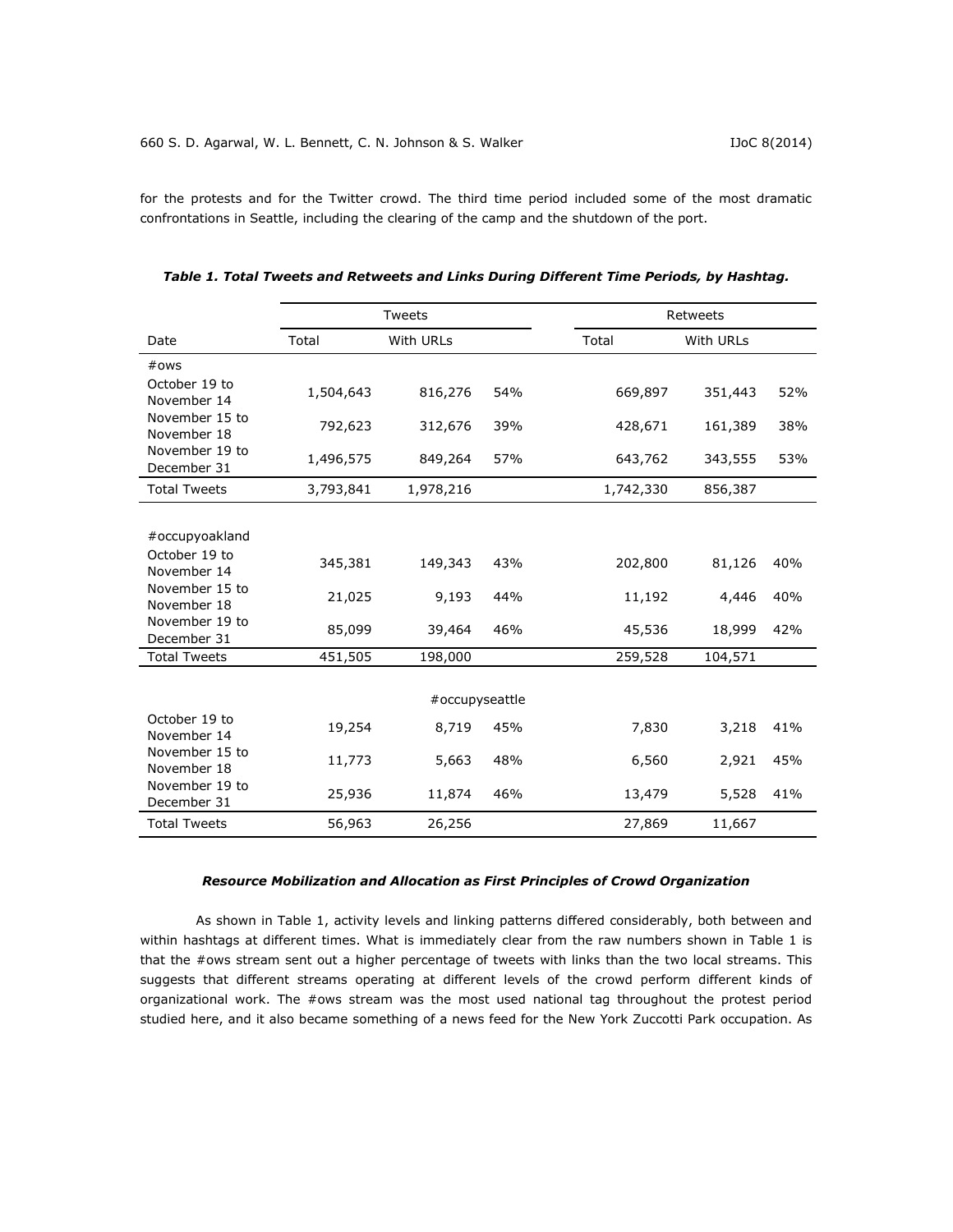such, it provides an interesting look at how national organization was achieved in terms of creating more information resources than the other more local streams (suggesting evidence for our first key element of organization). During the November 15–18 time period, when the Zuccotti Park camp was raided and evicted by police, it then mirrored the local streams (a point to which we return in discussing the evidence for our second element of organizational responsiveness).

For now, the main point we draw from the data presented in Table 1 is that organizational resources are differentiated both over time and at different levels of the crowd, from more national (with the noted exception of the Zuccotti Park eviction) to more local levels of the crowd. For most of the protests, the prominence, volume, and overarching role of the #ows stream made it the most likely place to send resources out to the most general level of the crowd. Other patterns indicate that the traffic direction and resource insertion activity in the Occupy crowd were far from random. Indeed, as noted, local streams tended to contain fewer links and focused more on daily logistics and rallying supporters. This pattern is consistent with the findings of Conover, Davis, Ferrara, McKelvey, and Menczer (2013), who analyzed the content of tweets based on geolocation and found that tweets that crossed state borders (e.g., by retweeting) were far more likely to contain symbolically rich framing content than tweets that remained in particular locations, which were primarily logistical and rallying in content. Consistent with its central coordinating role, #ows was the most link-rich stream of the three, with roughly 10% more of its tweets containing links compared to the others. It was also consistently the most used hashtag in our every-other-day samples of tweets across the period of the study. In addition, the overall use of Twitter varied in the three streams; the #ows stream remained active across the entire time period, while Oakland activity dropped off dramatically following the eviction of its camp in October, and Seattle activity picked up as its camp eviction neared in December. Table 1 presents clear evidence of linked resources flowing in different volumes and with different content richness at different levels of Occupy networks. To investigate this resource allocation more closely, we next examine the types of content flowing in these different streams.

Figure 2 provides a closer look at types of resources flowing in these streams. Sites run by individuals sharing personalized information (Category G) comprised the largest portion of links in all the streams. As guided by our first pair of related research questions, it is clear that the types of resources circulating in the Occupy crowd balanced highly personal accounts of the protests with more mainstream media accounts, and that this balance shifted heavily toward the personal as the hashtags became more local. Personal sites made up 44% of the Oakland and 36% of the Seattle links, compared with 27% of the #ows links. As we move from the local to the national (#ows), personal websites give way to general news and commentary about activities of Occupy as a whole, suggesting that users in the crowd clearly understood how to use different hashtags for allocating different kinds of content.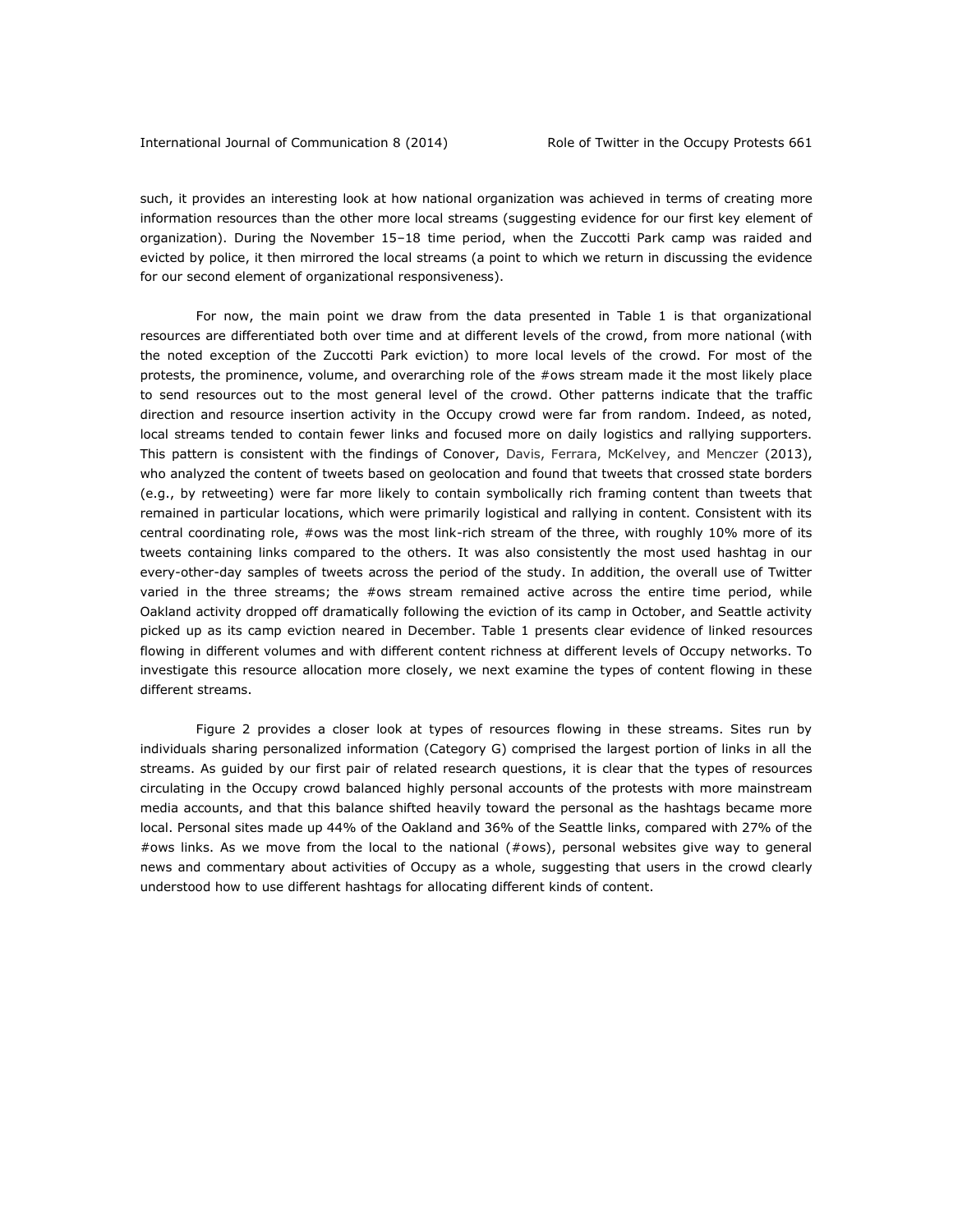

#occupyoakland Coding Category Percentages



*Figure 2. Link resource categories in each hashtag, October 19, 2011 to December 31, 2011.*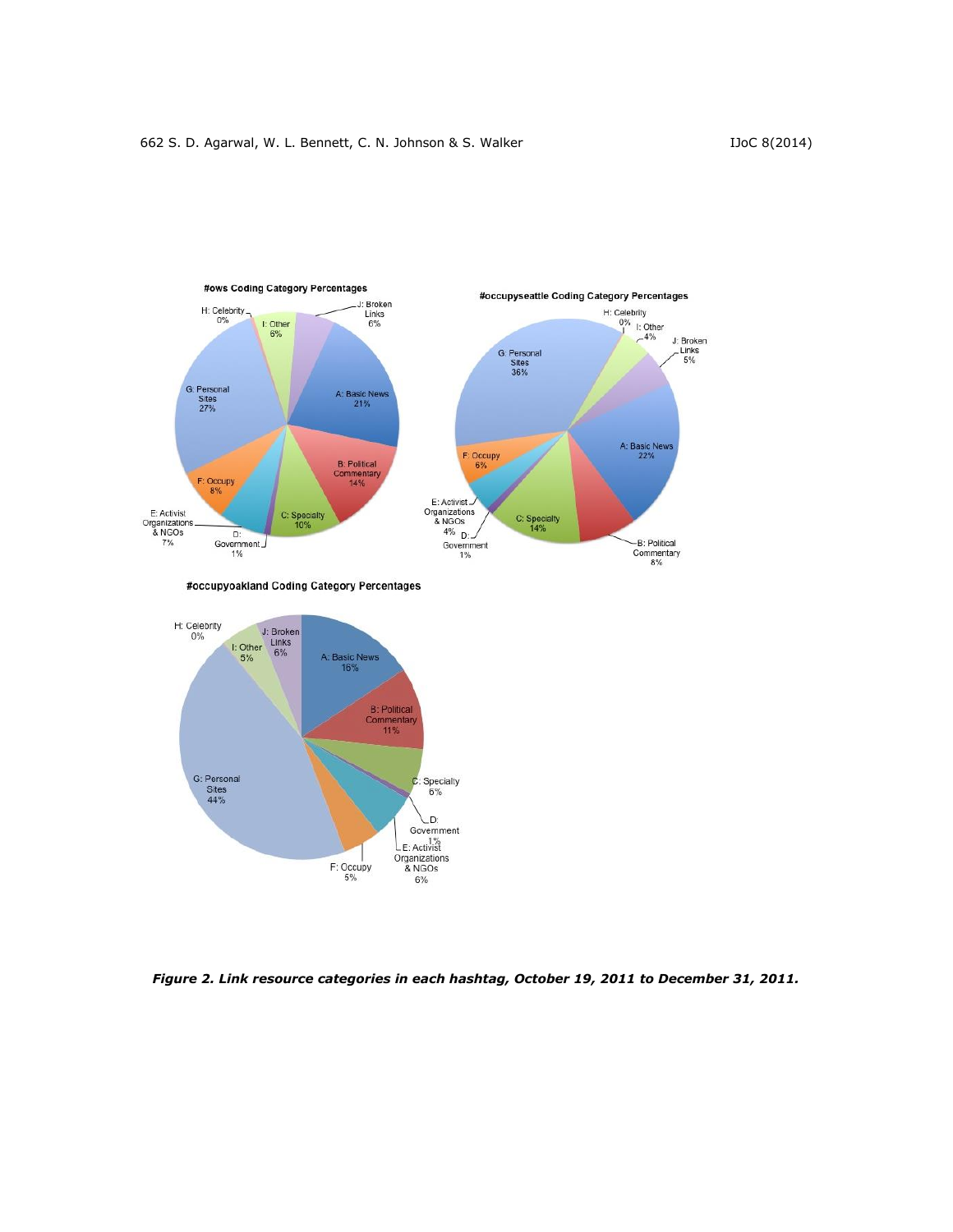Basic news sites were the second most common resource category within each hashtag stream, making up 21% of #ows, 22% of #occupyseattle, and 16% of #occupyoakland. However, as we note below, the relative differences in the proportions of different content in different streams suggest different kinds of work being done at different levels of crowd integration. It is also noteworthy that tweets rarely linked to government or politicians' websites (about 1%) or celebrity sites (less than 1%). Non-Occupy activist and nonprofit groups were linked to infrequently as well, receiving 4% to 7% of the links across the three hashtags. This suggests the relatively low importance of formal political organizations, even sympathetic and supportive ones, to members of the crowd. Occupy's own websites, including commercial social media sites and Occupy-owned domains, comprised 5% to 8% of the links. However, as shown below in our assessment of long-term adaptation and change, the links to Occupy sites increased dramatically as the #ows hashtag trailed off in the early months of 2012, suggesting that remaining activists were pointing to home-base organizations to regroup as the overarching networks began to break down.

#### *Responsiveness to External Events as a Second Element of Crowd Organization*

It is clear from the data presented in Table 1 that patterns of links in tweets differed in the #ows stream over different periods of time. Perhaps the most critical period in the entire protest was the eviction on November 15, 2011, of the first camp in New York City's Zuccotti Park, where the Occupy Wall Street protests began. This event was not only highly significant from a symbolic standpoint but also continued a trend in which public authorities across the nation tried to shut down the protests. The number of daily tweets in the #ows stream increased during the New York City camp eviction, while the proportion of tweets containing links decreased substantially. This suggests that this important hashtag was capable of switching from general resource distribution to more direct information sharing and coordination among protesters during a time of extreme conflict with authorities. This is consistent with the findings of Conover et al. (2013) that streams anchored in local traffic tend to be more logistical and less rich in broader protest framing content. The dip in the #ows stream during the Zuccotti Park evictions in mid-November suggests that this stream served as both a national and local tag. The New York City protests were the origins of the movement and the symbolic hub of the communication networks. This means that during most of the peak protest period the #ows stream served as the main content generator, including the highest levels of links and retweeted links (particularly links to national news and political commentary). The exception to this pattern was when the Zuccotti camp was raided in November, at which point the #ows stream responded with proportionately fewer links and retweeted links, more resembling the two local streams across the entire period.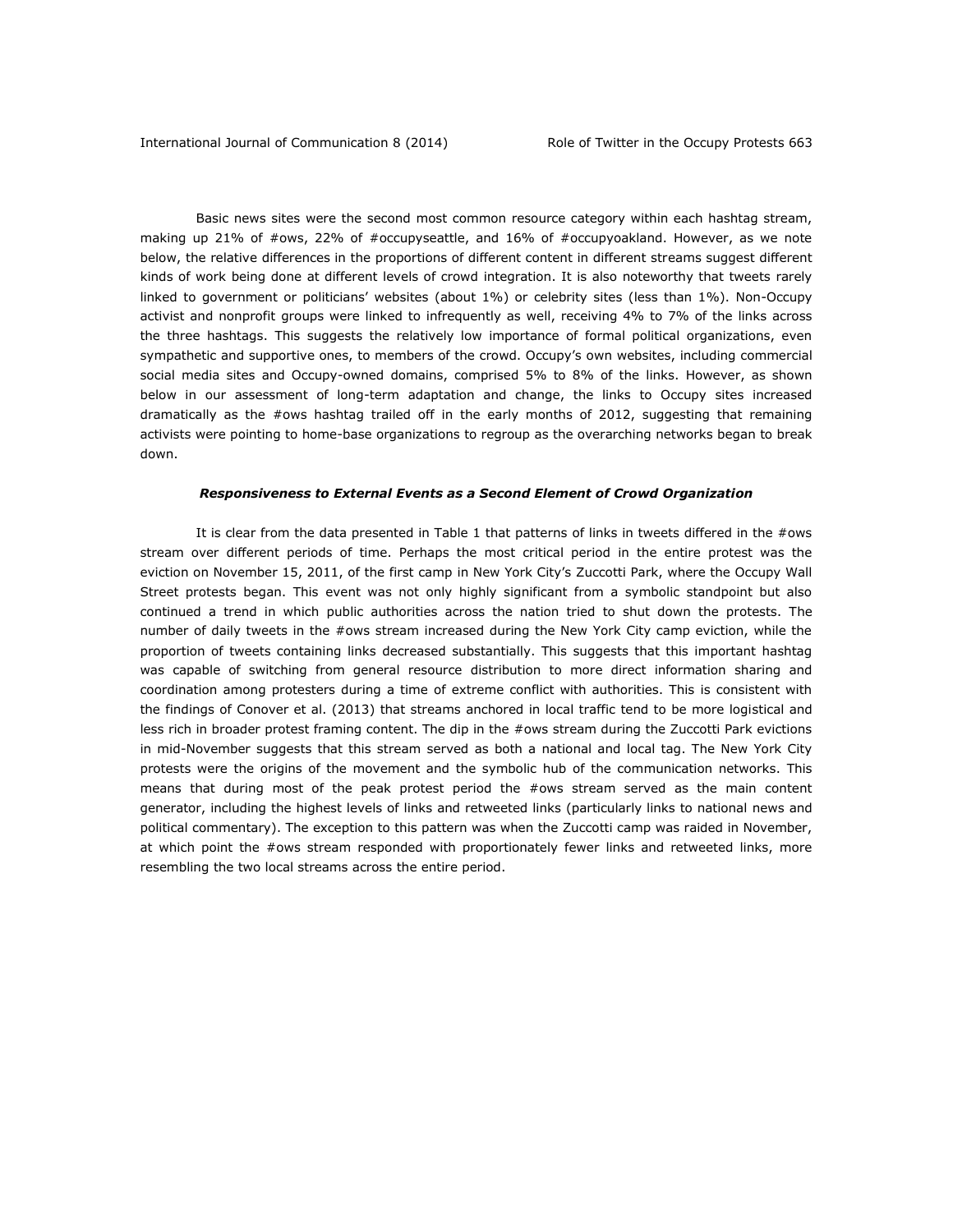



*Figure 3. Three Twitter streams showing volumes and spikes in response to event impacts. Dotted vertical lines represent the break points between time periods. Note differences in scale of the y axes. Legend (all dates 2011):*

- 1. October 25: Occupy Wall Street national solidarity with Oakland camp evictions and injury of Iraq War veteran Scott Olsen by police
- 2. November 15: Police eviction of New York City Zuccotti Park original Occupy camp
- 3. November 17: International day of action, 30,000 demonstrate in New York City and cities across the nation, many arrests
- 4. October 25: Police clear Oakland camp, injure Iraq War veteran Scott Olsen
- 5. November 2: General strike in Oakland, 100,000 march on Port of Oakland
- 6. November 14: Hundreds of police clear main Oakland camp for the second time
- 7. November 2: Occupation of Chase Bank, arrests, clash with crowd, use of pepper spray
- 8. November 15: March through downtown Seattle, police clash, pepper spray 82-year-old woman
- 9. December 12: March on Port of Seattle, shut down operations, arrests, sparks opposition from unions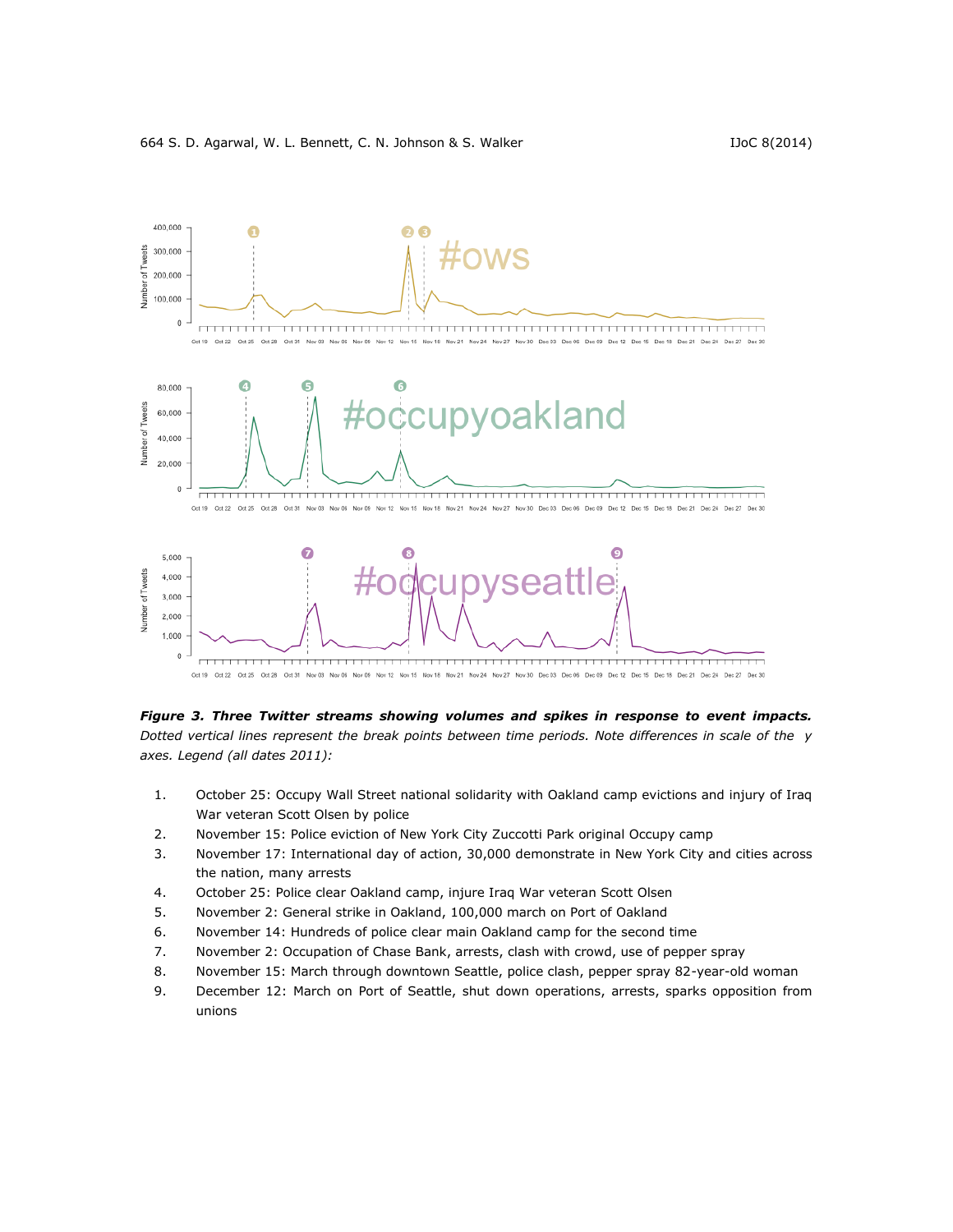As shown in Figure 3, the three streams were activated differently in response to events. We identified key events that occurred nationally and in the New York City, Oakland, and Seattle camps. These events clearly had different effects on different Twitter hashtags. For example, the #ows stream had a small spike following the police eviction of the Oakland camp and an injury to a protester. The same event produced one of the largest spikes in #occupyoakland. The largest spikes in #ows were in response to the police eviction of the original Zuccotti Park camp, and to a national day of protest involving large demonstrations in New York City and across the nation. These activity spikes (ranging from 100,000 to 300,000 tweets daily) suggest that #ows was used as the main national hashtag, with greater attention to the New York City protest hub during the Zuccotti Park eviction period in November, illustrating how this hashtag shifted between local and national organizational roles in response to different events. By contrast, the #occupyoakland and #occupyseattle activity levels were driven by both local and national events, with large spikes surrounding the New York City camp evictions and the related national solidarity protests. What is interesting is that the local spikes in Oakland and Seattle at the time of the New York City evictions did not entail increases in links or retweeted links, providing further confirmation that local activities such as solidarity marches focused more on direct communication among protesters (e.g., logistics and rallying) than in sending more content-rich links and retweeted links. The distinction between local and national events is not always easy to draw, however, as when the New York solidarity-themed Seattle march was soon buried in both the local media and activist communication by police attacks on the demonstrators that included pepper-spraying an 82-year-old woman who had a long history of local public service.

## *Coordinated Adaptation Over Time as a Third Element of Crowd Organization*

Figure 3 reveals an even longer-term adaptive response from the crowd: the growth over time (steadily since October, and more rapidly after January 2012) of links to Occupy organizations, suggesting a refocusing of organization around Occupy websites. Recall that we extended our coding of #ows beyond 2011 and into the spring of 2012. As shown in Figure 4, Occupy organizations (e.g., city websites, Facebook pages, Meetups, etc.) were the primary growth resource, even as the number of tweets decreased dramatically in the aftermath of the breakup of camps and the related weakening of face-toface assemblies. Indeed, more than 20% of all link resources as the Twitter stream diminished pointed to various Occupy sites by the spring of 2012, surpassing all other resource types, with the exception of personal sites.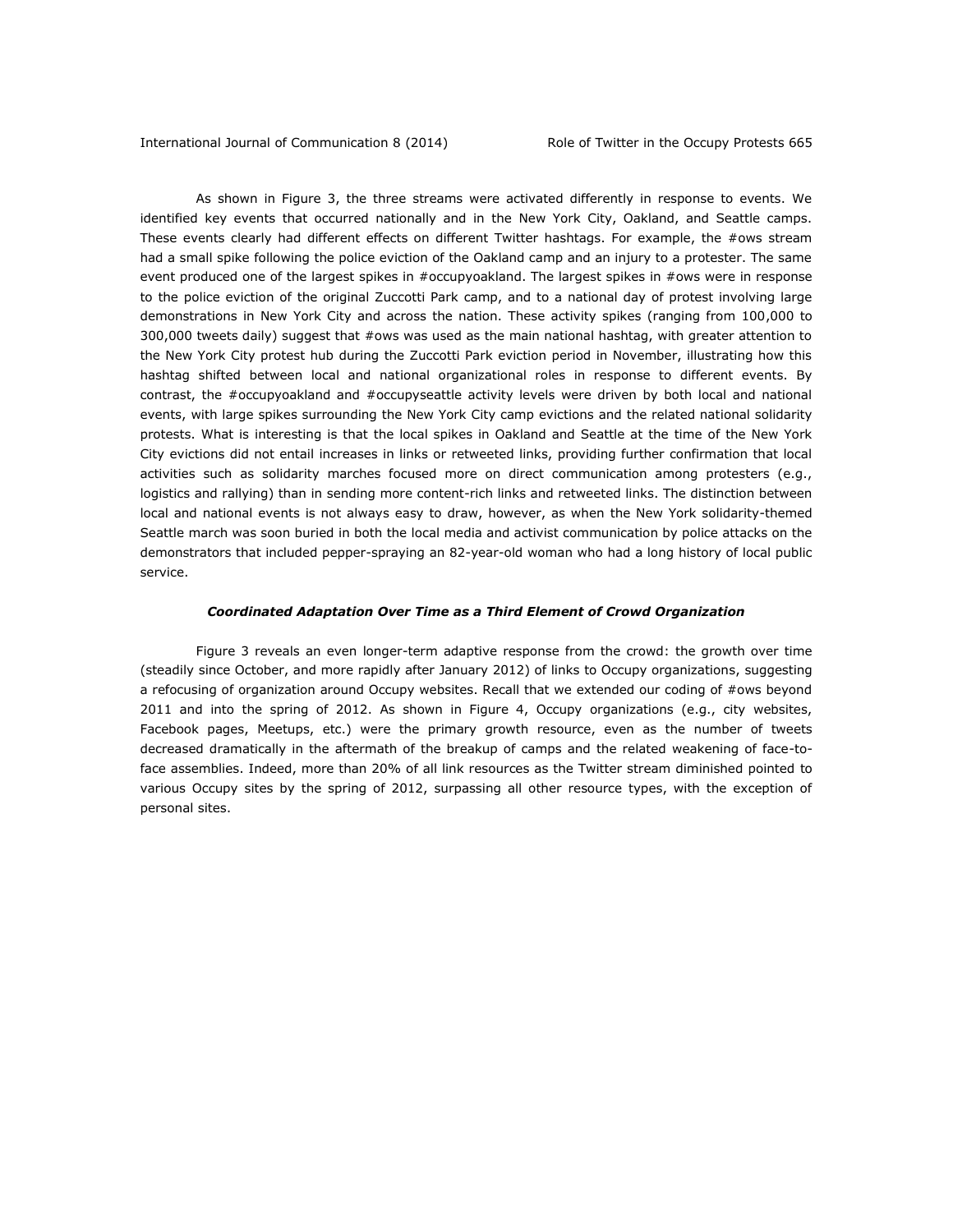#### 666 S. D. Agarwal, W. L. Bennett, C. N. Johnson & S. Walker **ISC 8000 1100 1100 8** (2014)



*Figure 4. Distributions of tweets containing different kinds of links from the #ows sample of 22,407 coded links, October 2011 to April 2012.* 

*The percentage of tweets linking to Occupy organization sites increases as the stream diminishes.*

This adaptive capacity of shifting attention of crowds toward Occupy websites seems a long-term response to various forces such as camp evictions that produced disarray in the protests organizations. Although few conventional brick-and-mortar associations could be relied on for purposes of regrouping, many local and national organizing websites and Facebook groups had been created by late fall 2011, when the camps were displaced. Those virtual organizational sites became the most shared resources in the Twitter streams as the crowds diminished. Similar resource seeking and stabilizing activity has been observed in other protest crowds (Bennett & Segerberg, 2011). Such organizational responses may vary from crowd to crowd, depending on external conditions such as levels of repression, available political opportunities, continuing engagement of bystander publics, and the attitudes of protesters themselves about proper forms of future organization. These contingencies affecting the sustainability and forms of crowd organization are addressed in the conclusion.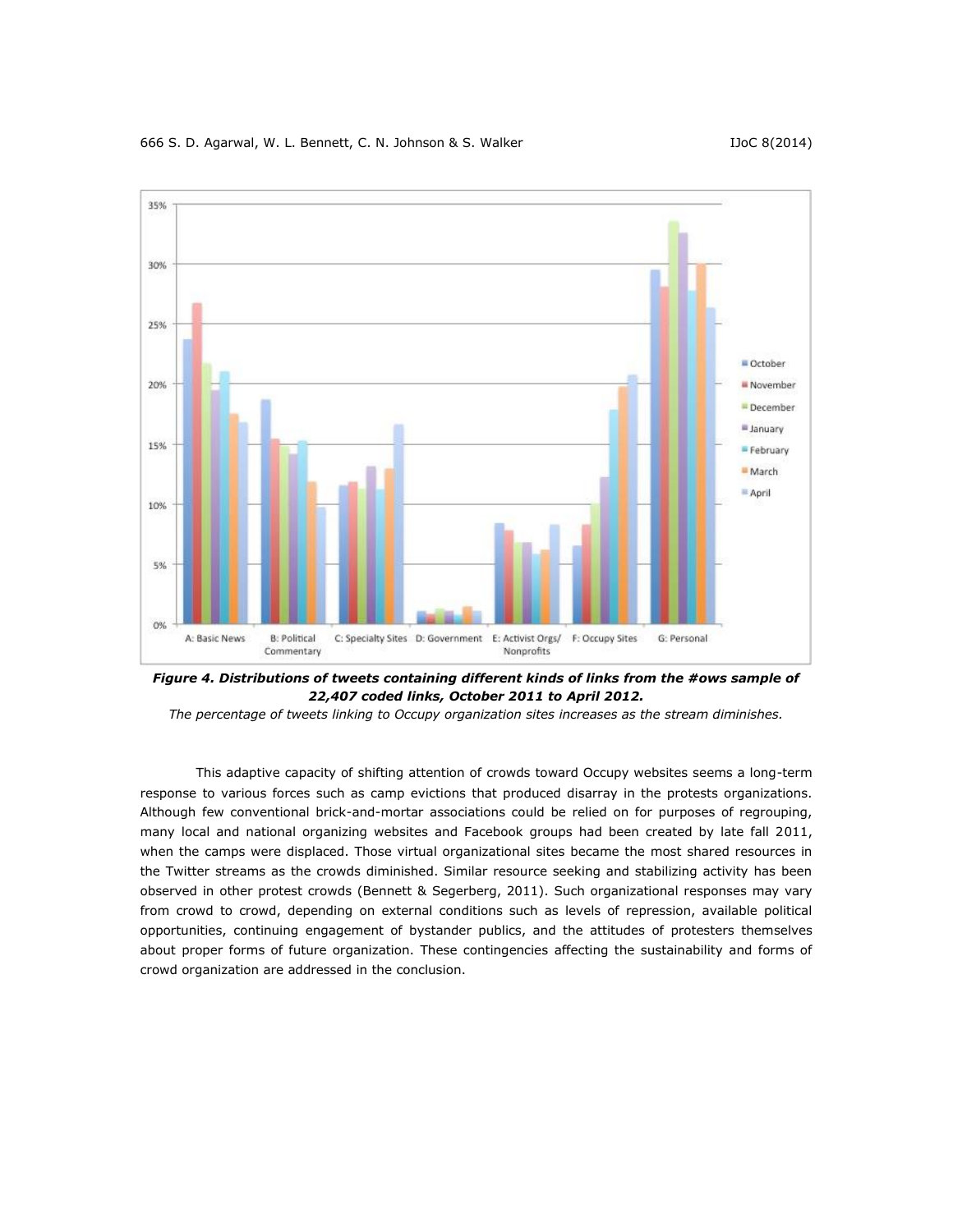# **Conclusion**

The organizational dynamics of crowds offers a rich area for theory and research. Many scholars have begun to examine aspects of coordination involved in certain kinds of activity, such as how particular conversations are organized (Huang et al., 2010) or how bridges across different crowd sectors are constructed to get particular kinds of work done (Starbird et al., 2012). However, more general models of crowd-enabled organization that facilitate empirical comparisons across different crowds and between crowds and other kinds of organization have not kept pace with growing numbers of micro-analyses. We offer our simple model as a start for more general theory building.

Many questions are left unanswered in our analysis. Future analyses could examine the properties and the roles of multi-resource producers. Roughly 10% of the users in our sample tweeted multiple types of links, suggesting that some members of the crowd were more inclined to multitasking when it came to resource identification and sharing. In addition, future analyses may establish how different link categories travel through the larger crowd depending on the hashtags attached to them, the external event contexts affecting their relevance over time, and even the kinds of coordination involved among user subnetworks in promoting particular resources.

Beyond such specific organizational questions, other larger matters of the effectiveness of crowds exist: whether they have an impact and how they can sustain themselves. Of course, these questions also apply to social movements more broadly, and scholars debate how such outcomes compare to more formal organizations (see Bennett & Segerberg, 2012. 2013). Many observers of crowds take a dismissive stance based largely on normative thinking about what constitutes a "proper" political organization. For better or worse, we believe that the era of large-scale, emergent, networked political organization is upon us, and, like it or not, it makes little sense to hold crowd-enabled organizations accountable to normative standards established for other kinds of organizations. In any event, these normative tangles are not to be confused with developing general grounds for empirical comparison, which we hope to have advanced in this article.

What we can offer about effectiveness and sustainability are several general observations. First, many of these crowd-enabled organizations have produced remarkable effects in short periods of time, from launching a popular constitutional assembly process in Iceland, to bringing down a regime in Egypt, to changing the discourse on inequality in the United States (Bennett & Segerberg, 2013; Castells, 2012). At the same time, the conditions that triggered the formation of such broad grassroots networks were, although very different, equally limited in opportunities for fundamental long-term political transformation. In Egypt, for example, the Muslim Brotherhood proved better organized to compete in elections, only to end up facing the wrath of the crowd when in government. Occupy did not target the 2012 U.S. elections, as many supporters had hoped. Rather, the long-term adaptive response for RQ3 above involved the formation of various local groups addressing issues ranging from supporting people facing home foreclosures [\(http://occupyourhomes.org\)](http://occupyourhomes.org/) to helping victims of Hurricane Sandy [\(http://occupysandy.net\)](http://occupysandy.net/).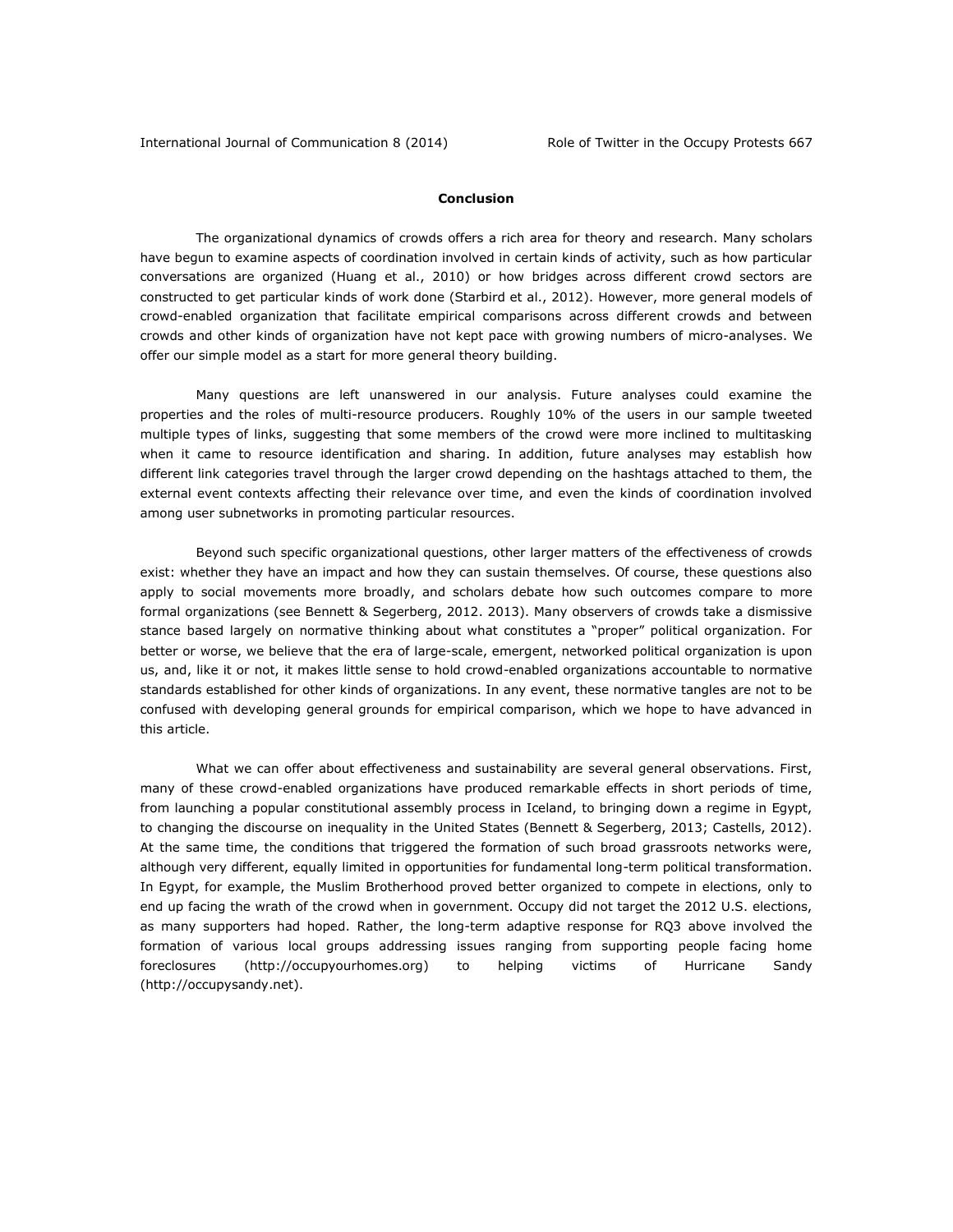Crowds surely have their limits. But in many of the political situations in which they develop, it is not clear that conventionally organized social movements would fare much better. Indeed, it may be that the crowd has certain advantages over the formal movement in terms of flexibility, regenerative capacity, and blurring the lines between core participants and bystander publics because of the ease of identification with personalized action frames (e.g., We are the 99%), and the openness of the connective action logic. These qualities may prove to be organizational advantages in an age of complex and increasingly global problems such as financial crises, climate change, food and water shortages, workers' rights, and many other issues. Add to the proliferation of interconnected issues the incapacity or unwillingness of governments to address them in creative ways, and the traditional focus of social movements on government change is less attractive. We offer our modest theoretical framework as a point of departure for understanding and comparing organization in crowds that work in less conventional ways. The next logical step is to understand how various kinds of organization are produced through fine-grained peer production processes. A companion piece to this article by Bennett, Segerberg, and Walker (2014) explores how different peer production routines combine to produce particular types of organizational activity in the crowd.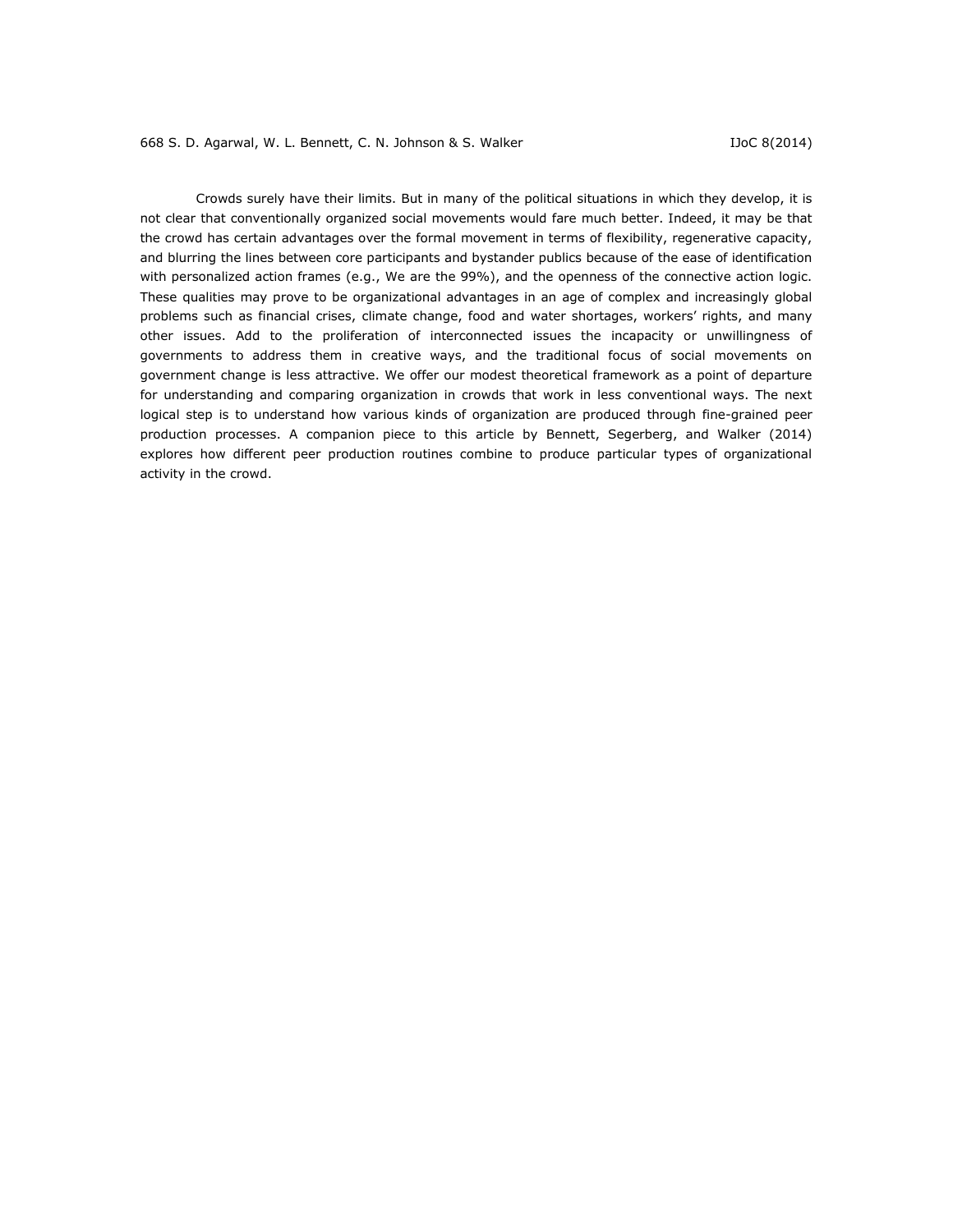# **References**

- Ahuja, M. K., & Carley, K. M. (1999). Network structure in virtual organizations. *Organization Science*, *10*(6), 741–757. doi:10.1111/j.1083-6101.1998.tb00079.x
- Benkler, J. (2006). *The wealth of networks: How social production transforms markets and freedom*. New Haven, CT: Yale University Press.
- Bennett, W. L., & Segerberg, A. (2011). Digital media and the personalization of collective action: Social technology and the organization of protests against the global economic crisis. *Information, Communication & Society, 15*(5), 770–799. doi:10.1080/1369118X.2011.579141
- Bennett, W. L., & Segerberg, A. (2012). The logic of connective action: Digital media and the personalization of contentious politics. *Information, Communication & Society, 15*(5), 738–768. doi:10.1080/1369118X.2012.670661
- Bennett, W. L., & Segerberg, A. (2013). *The logic of connective action: Digital media and the personalization of contentious politics*. New York, NY: Cambridge University Press.
- Bennett, W. L., Segerberg, A., & Walker, S. (2014). Organization in the crowd: Peer production in largescale networked protests. *Information, Communication & Society, 17*(2), 232–260. doi:10.1080/1369118X.2013.870379.
- Bimber, B. (2003). *Information and American democracy: Technology in the evolution of political power*. New York, NY: Cambridge University Press.
- Bimber, B., Flanagin, A. J., & Stohl, C. (2012). *Collective action in organizations: Interaction and engagement in an era of technological change*. New York, NY: Cambridge University Press.
- Bruns, A. (2007). Methodologies for mapping the political blogosphere: An exploration using the IssueCrawler research tool. *First Monday*, *12*(5). doi:10.5210/fm.v12i5.1834
- Castells, M. (2007). Communication, power and counter power in the network society. *International Journal of Communication*, *1*, 238–266. Retrieved from <http://ijoc.org/ojs/index.php/ijoc/article/view/46>
- Castells, M. (2012). *Networks of outrage and hope: Social movements in the Internet age*. Cambridge, UK: Polity.
- Chadwick, A. (2013). *The hybrid media system: Politics and power*. Oxford, UK: Oxford University Press.
- Chang, H. C. (2010). A new perspective on Twitter hashtag use: Diffusion of innovation theory. *Proceedings of the American Society for Information Science and Technology*, *<sup>47</sup>*(1), 1–4.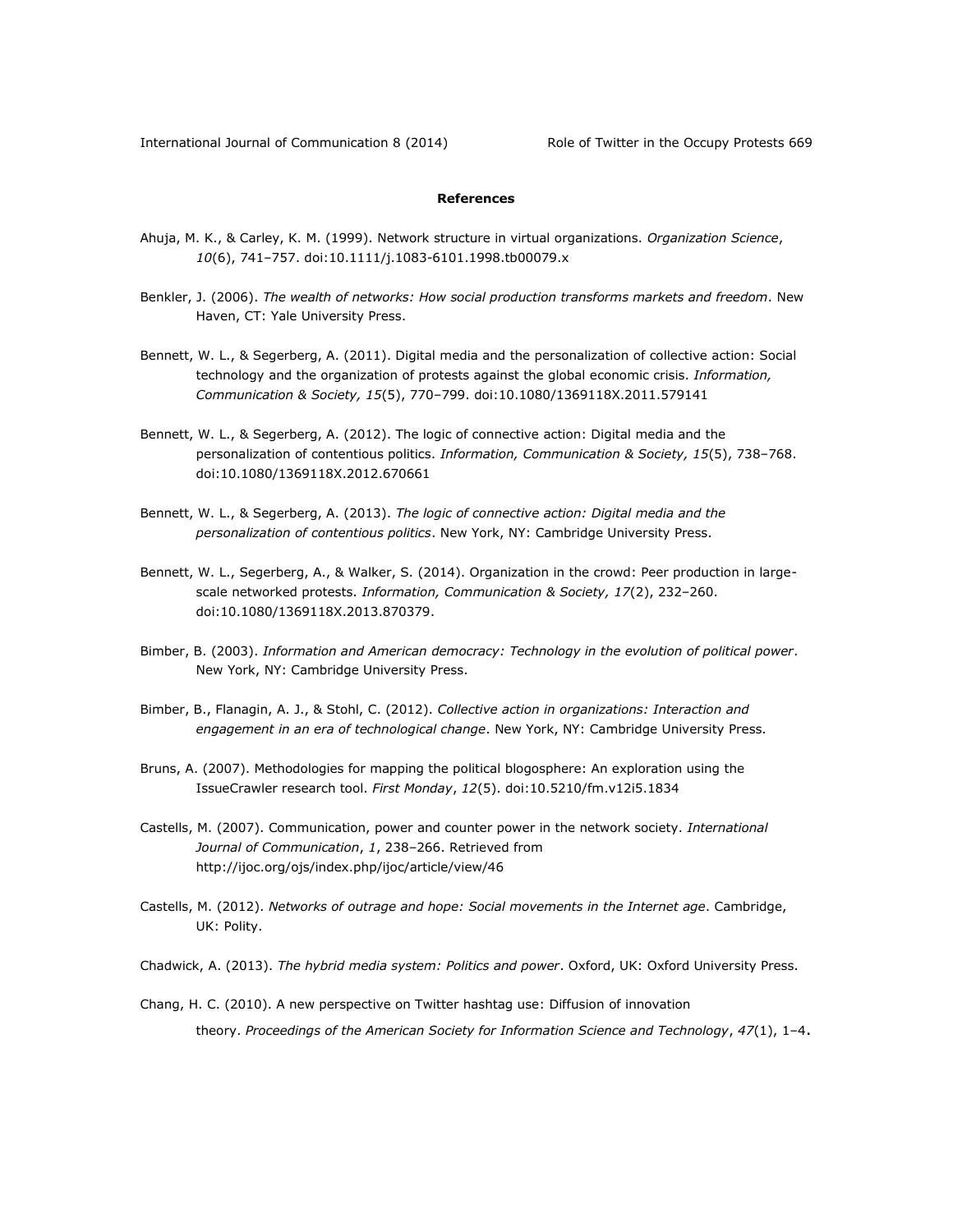- Conover, M. D., Davis, C., Ferrara, E., McKelvey, K., & Menczer, F. (2013). The geospatial characteristics of a social movement communication network. *PLoS ONE*, *8*(3), e55957. doi:10.1371/journal.pone.0055957
- Craven, P., & Wellman, B. (1973). The network city. *Sociological Inquiry, 43*(3‐4), 57–88.
- Cyert, R. M., & March, J. G. (1963). *A behavioral theory of the firm*. Englewood Cliffs, NJ: Prentice Hall.
- Devereaux, Z. P., Cukier, W., Ryan, P. M., & Thomlinson, N. R. (2009, September). *Using the Issue Crawler to map gun control issue-networks*. Paper presented at the American Political Science Association, Toronto, Canada.
- Gladwell, M. (2010, October 4). Small change: Why the revolution will not be tweeted. *New Yorker.* Retrieved from [http://www.newyorker.com/reporting/2010/10/04/101004fa\\_fact\\_gladwell](http://www.newyorker.com/reporting/2010/10/04/101004fa_fact_gladwell)
- Green, A. (2011, October 28). Drilling down into #OWS hashtags [Web log post]. Retrieved from <http://140elect.com/2012-twitter-politics/drilling-down-into-ows-hashtags>
- Heckscher, C. (1994). Defining the post-bureaucratic type. In C. Heckscher & A. Donnellon (Eds.), *The post-bureaucratic organization: New perspectives on organizational change* (pp. 14–62). Thousand Oaks, CA: SAGE Publications.
- Hodgson, D. E. (2004). Project work: The legacy of bureaucratic control in the post-bureaucratic organization. *Organization, 11*(1), 81–100. doi:10.1177/1350508404039659
- Huang, J., Thornton, K. M., & Efthimiadis, E. H. (2010). *Conversational tagging in Twitter*. Paper presented at the Association for Computing Machinery Conference, New York, NY. doi:10.1145/1810617.1810647
- Java, A., Song, X., Finin, T., & Tseng, B. (2007). Why we twitter: Understanding microblogging usage and communities. In *Proceedings of the 9th WebKDD and 1st SNA-KDD 2007 workshop on Web mining and social network analysis* (pp. 56–65).
- Keck, M., & Sikkink, K. (1998). *Activists beyond borders: Advocacy networks in international politics*. Ithaca, NY: Cornell University Press.
- Laniado, D., & Mika, P. (2010). Making sense of Twitter. In P. Patel-Schneider, Y. Pan, P. Hitzler, P. Mika, L. Zhang, J. Pan, I. Horrocks, & B. Glimm (Eds.), The semantic Web—ISWC 2010 (pp. 470–485). Lecture Notes in Computer Science. Berlin/Heidelberg, Germany: Springer.
- Letierce, J., Passant, A., Decker, S., & Breslin, J. G. (2010, April). *Understanding how Twitter is used to spread scientific messages.* Paper presented at the Web Science Conference, Raleigh, NC.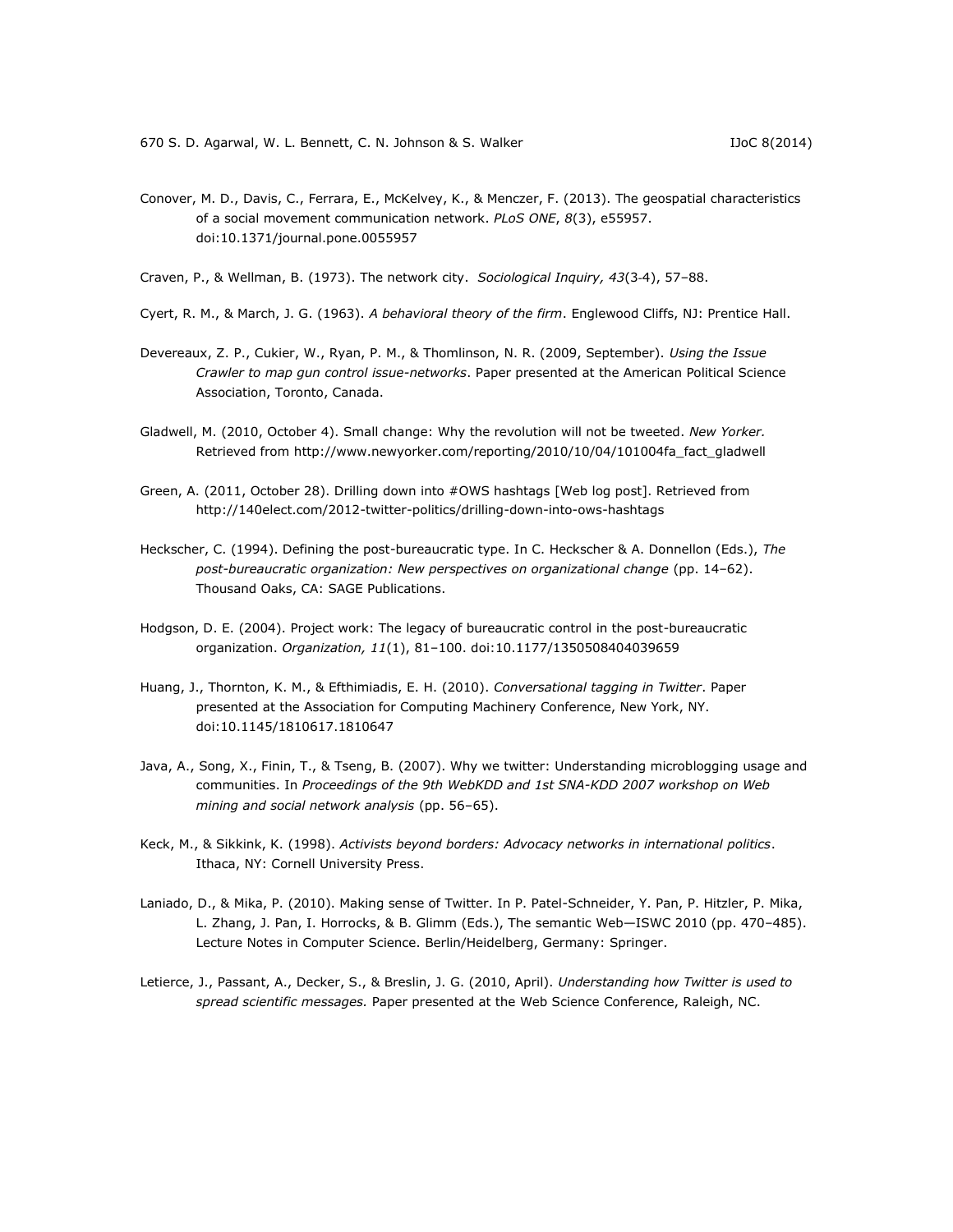- Levinthal. D. A. (1991). Organizational adaptation and environmental selection—interrelated processes of change. *Organization Science*, *2*(1), 140–145. doi:10.1287/orsc.2.1.140
- March J. G. (1981). Footnotes to organizational change*. Administrative Science Quarterly*, *26*(4), 563– 577. doi:10.2307/2392340
- March, J. G., & Olsen, J. P. (1975). The uncertainty of the past: Organizational learning under uncertainty. *European Journal of Political Research, 3*(2), 147–171. doi:10.1111/j.1475-6765.1975.tb00521.x
- McCarthy, J. D., & Zald, M. N. (1973). *The trend of social movements in America: Professionalization and resource mobilization*. Morristown, NJ: General Learning Press.
- McCarthy, J. D., & Zald, M. N. (1977). Resource mobilization and social movements: A partial theory. *American Journal of Sociology, 82*(6), 1212–1241. doi:10.1086/226464
- McNally, R. (2005). Sociomics! Using the IssueCrawler to map, monitor and engage with the global proteomics research network. *Proteomics, 5*(12), 3010–3016. doi:10.1002/pmic.200500163
- Milkman, R., Luce, S., & Lewis, P. (2012). *Changing the subject: A bottom-up account of Occupy Wall Street in New York City.* New York, NY: Joseph S. Murphy Institute for Worker Education and Labor Studies, City University of New York. Retrieved from [http://sps.cuny.edu/filestore/1/5/7/1\\_a05051d2117901d/1571\\_92f562221b8041e.pdf](http://sps.cuny.edu/filestore/1/5/7/1_a05051d2117901d/1571_92f562221b8041e.pdf)
- Monge, P. R., & Fulk, J. (1999). Communication technology for global network organizations. In G. DeSanctis & J. Fulk (Eds.), *Communication technology and organizational forms* (pp. 71–100). Thousand Oaks, CA: SAGE Publications.
- Morozov, E. (2011). *The net delusion: How not to liberate the world*. London, UK: Allen Lane.
- Mueller, M. (2010). *Networks and states: The global politics of Internet governance.* Cambridge, MA: MIT Press.
- Olson, M. (1965). *The logic of collective action: Public goods and the theory of groups*. Cambridge, MA: Harvard University Press.
- Ostrom, E. (1990). *Governing the commons: The evolution of institutions for collective action*. Cambridge, UK: Cambridge University Press.
- Payne, J. (2012, August 13). Teaching ethnography for user experience: A workshop on Occupy Wall Street [Web log post]. Retrieved from [http://ethnographymatters.net/2012/08/31/teaching](http://ethnographymatters.net/2012/08/31/teaching-ethnography-for-user-experience-a-workshop-on-occupy-wall-street)[ethnography-for-user-experience-a-workshop-on-occupy-wall-street](http://ethnographymatters.net/2012/08/31/teaching-ethnography-for-user-experience-a-workshop-on-occupy-wall-street)